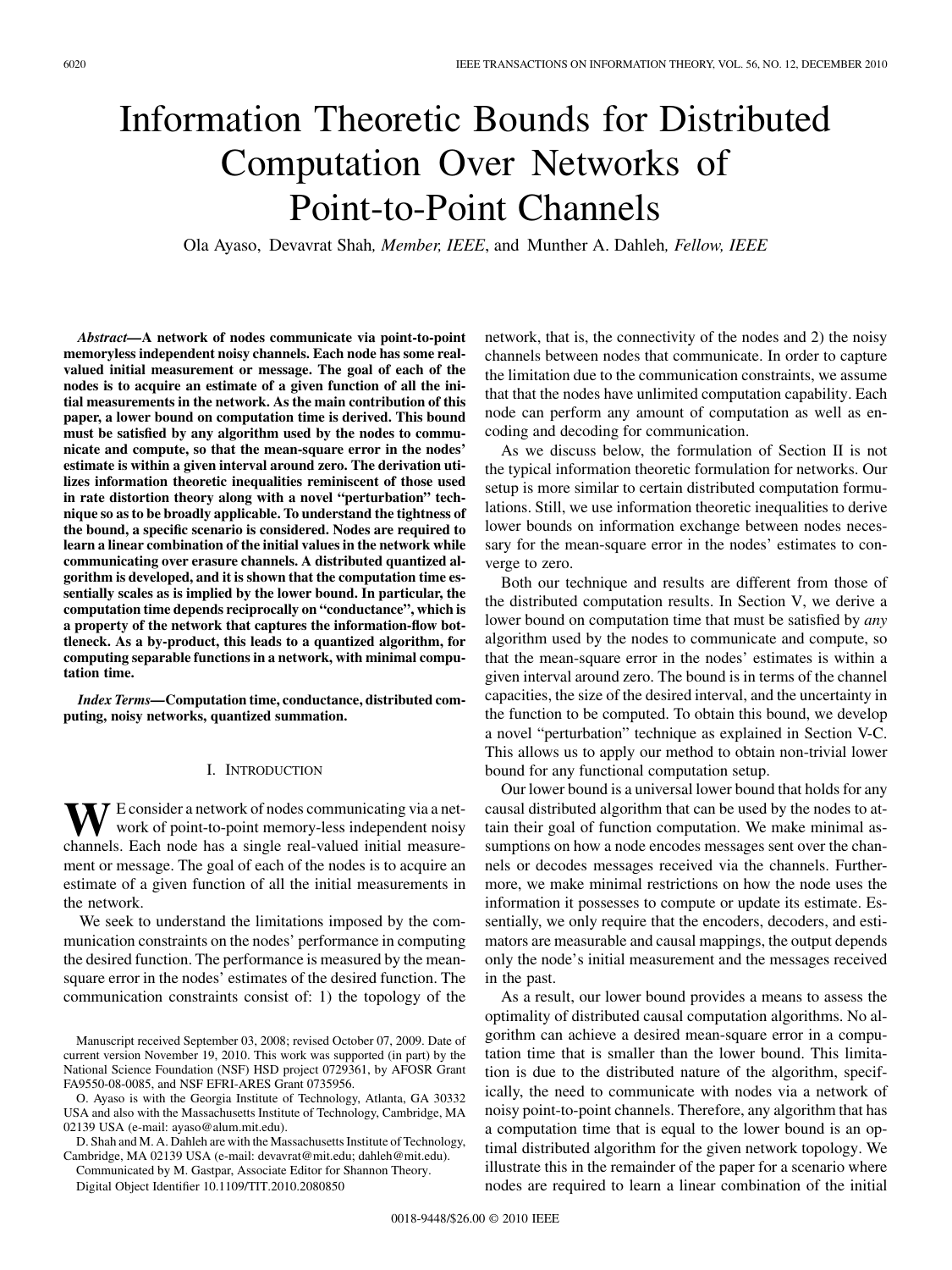values in the network while communicating over block erasure channels.

In Section VI, we consider a scenario where nodes are required to learn a linear combination of the initial values. Our lower bound suggests that in this scenario, the computation time depends reciprocally on a "conductance-like" term. This term is equal to "conductance" when the the channel from node  $i$  to node  $j$  has the same capacity as the channel from node  $j$  to . Conductance essentially captures the information-flow bottleneck that arises due to topology and channel capacities. The more severe the communication limitations, the smaller the conductance. When nodes communicate over erasure channels, our conductance is identical to the graph-theoretic conductance that arises in the analysis of mixing times in Markov chains.

To establish the tightness of our lower bound, we describe an algorithm for computation linear combination of the initial values when nodes communicate over block erasure channels. For this algorithm, the computation time matches the lower bound. The algorithm that we describe here can in fact be more generally used for distributed computation of separable functions, a special case of which is the sum. The desired function, a sum, is simple, and the algorithm that we describe has computational demands that are not severe. So, the time until the performance criterion is met using this algorithm is primarily constrained by the limitations on communication.

Indeed, we show that the upper bound, on the time until this algorithm guarantees the performance criterion, depends reciprocally on conductance. Hence, we conclude that the lower bound we derive using information theoretic analysis is tight in capturing the limitations due to the network topology. Alternatively, one can interpret this tightness as the fact that the algorithm we describe here is the fastest with respect to its dependence on the network topology, as quantified by the conductance. Thus, our distributed quantized algorithm answers a question of recent interest on the design of the fastest possible distributed algorithm for separable function computation, for example, in the works on consensus, linear estimation and distributed control.

# *A. Related Work*

Our work has similarities with a vast body of works that can be broadly categorized as distributed computation, signal processing, information theory or control. Our formulation is most similar to some formulations appearing in the distributed computation and signal processing literature. Our approach of finding a lower bound using information theoretic inequalities and demonstrating a bound-achieving algorithm is similar to work in the information theory literature. Our inspiration, for using information theoretic tools on a formulation that is not typical in information theory, comes from a similar approach that appears in the control theory literature. Below, we highlight the difference between our work and some works from the different fields mentioned above.

Our problem formulation is similar to certain formulations in the distributed computation literature, like the distributed averaging and consensus literature. Each node has an initial value, a real number or vector, and needs to exchange data with its neighbors in order to compute a function of the data in the network. Results consist of a suggested algorithm together with an

analysis of the algorithm. For example, upper or lower bounds are provided on the time or number of messages exchanged until nodes compute a certain quantity with given accuracy [4], [16], [23]. Or, conditions are provided so that nodes reach agreement asymptotically in the number of algorithm iterations [3], [29], [30]. In the cited work, communication is subject to topological constraints, but perfect when present.

Recent studies explicitly assume imperfect communication of some sort, in addition to the topological constraint of having direct links with neighbors only. For example, in the average consensus problem, all nodes are required to asymptotically agree on the average of all the initial values in the network. In [2] and [31], messages are quantized but transmission is noiseless. In [14], messages are real-valued, but links between nodes may fail probabilistically. In a parameter estimation problem considered in [15], messages are quantized and links may fail probabilistically.

In all of these works, authors assume that each node updates its estimate of the quantity to be computed by linearly combining the previous estimate, received data, and other information that the node possesses. The computation algorithm is analyzed together with the encoding and decoding strategies, such as the suggested quantization scheme. Asymptotic properties, such as convergence to a consensus value, boundedness of mean-square error, or unbiasedness of the estimate are exhibited.

In contrast to the consensus literature, our goal is not for nodes to ultimately agree on the same value. Rather, the goal is for the nodes to compute a function of their measurements with desired accuracy. All nodes need not obtain the same estimate of the function. Our bounds are not asymptotic in the number of algorithm iterations; the accuracy appears explicitly in the bounds on computation time.

Furthermore, to obtain an optimal algorithm for summation over block erasure channels, we do not constrain the node update rule, for the estimate of the sum, to be linear. In fact, when exchanging information, nodes need only keep track of the minimum of received values. So, nodes need not keep track of duplicate messages or sender identity. Another consequence of not limiting our updates to be linear is that the quantization scheme that we propose is relatively simple.

Another perspective is the information theoretic one. Each node has access to a sequence of samples from its source. Alternatively, the node receives data at some bit rate. In classical network information theory, the goal is for nodes to reliably exchange these samples [5]. In [9], the authors derive information theoretic bounds on the number of bits that must be exchanged for nodes communicating via noiseless channels to acquire each other's data. In [1], the authors consider a point-to-point network of finite-rate noiseless channels. This network connects one set of nodes, the source nodes, to another, the destination nodes. Source nodes need to transmit their data sequences to the destination nodes. The admissible rate region is characterized.

Recent work investigates a variation on these information theoretic formulations. Nodes exchange information for function computation rather than transmission of data. For example, in [25] there is one encoder, a noiseless finite-rate channel and a decoder with side information. The authors determine the compression rate region so that the decoder can obtain a function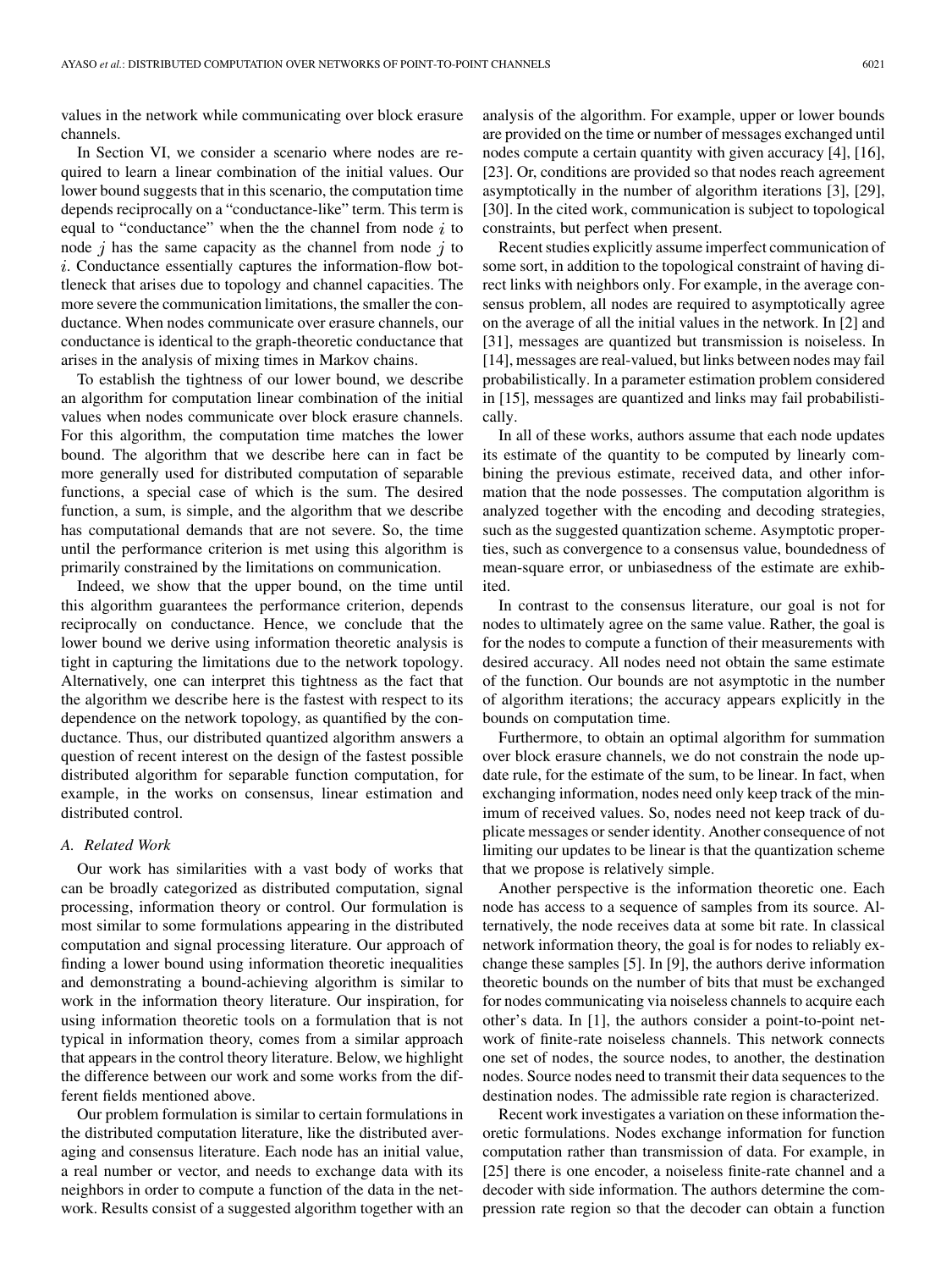of its side information and the source. In [24], the authors investigate the "computation capacity" region so that a decoder receiving information via a multiple access channel obtains a function of the sources.

Our formulation is different in several ways. For example, for our lower bound for summation, each node has at time zero a single real-valued initial value, that is, infinite bits. Unlike our work, the results in [1], [24], and [25] hold asymptotically in the block length (number of source samples or length of messages sent over the channel, depending on the formulation).

But, like our work, results typically consist of two parts. First, there are lower bounds. These are derived using information theoretic inequalities and properties. Second, there is an algorithm, or proof of existence of an algorithm or code, achieving the lower bound.

Like our work, there is a common message that appropriate processing of data improves performance. As put in [1], "network coding has to be employed to achieve optimality". In [25], for certain functions, the rate region for computation is larger than the rate region for data exchange (equivalently, computing the identity function). That is, for computing certain functions, transmission can be made more efficient than simply transmitting the source. In [24], the authors show that for computation over multi-access channels, codes that utilize joint source-channel strategies outperform strategies which encode the source and channel messages separately. Our optimal algorithm requires that data is processed at nodes as they exchange messages; in particular, a node passes on the minimum of all the messages it receives.

In a similar flavor as our work, [10] and [12] provide an algorithm for computation together with an algorithm-independent lower bound that establishes optimality of the proposed algorithm. In [10], each node in the network has one bit. Nodes broadcast messages to each other via binary symmetric channels. The goal is for a fusion center to compute the parity of all the bits in the network. Gallager proposes an algorithm that can be used while guaranteeing a desired probability of error. He exhibits an upper bound that is a constant multiple of the bits that must be transmitted per node. Recently, it has been shown in [12] that this algorithm is optimal. The authors produce an algorithm-independent lower bound that is of the same order as the upper bound.

Several formulations and results relevant to computation in wireless sensor networks can be found in a detailed survey by Giridhar and Kumar [11].

In summary, our formulation is similar to that of distributed computation, but our approach is similar to that of information theory. We use information theoretic inequalities, reminiscent of those of rate-distortion theory, in a different setting with different objectives. In particular, we have a network of nodes whose objective is to compute a given function of the nodes' data, rather than to communicate reliably to each other their data. Hence, our results are quite different from results within either of these categories.

We capitalize on Martins' successful use of information theoretic tools in [17]–[20] to characterize fundamental performance limits of feedback control systems with communication constraints. In our setting, the information theoretic approach captures fundamental performance limitations that arise in the

network due to the communication constraints. The derivation of the lower bound is independent of the communication algorithm used by the nodes. Therefore, the lower bound enables us to characterize the effect of the network structure on algorithm running time. We propose an algorithm to compute the sum of initial conditions for nodes exchanging information over block erasure channels. By showing that this algorithm's computation time achieves the lower bound, we conclude that the lower bound is indeed tight in capturing the network constraints.

## *B. Organization*

In the next section, we describe the problem formulation and necessary formalities. In Section III we state the two main results of this paper. The first result is a general lower bound on the computation time for nodes communicating over a network of point-to-point independent memory-less channels. The second result consists of two parts. First, we specialize the general lower bound to the case of nodes computing the sum of their initial values. Second, we describe a quantized algorithm for computation of sum and show that its computation time achieves our lower bound with respect to the dependence on the network structure.

In Section IV, we illustrate how network topology, through conductance, affects the computation time. We compare our quantized algorithm with the popular linear iterative algorithms. The comparison suggests that for network structures with *small* conductance our algorithm outperforms the popular algorithms.

In Section V, we prove our main theorem on the general lower bound. Then, we illustrate the use of a novel perturbation argument, introduced in Section V-C, to obtain a non-trivial bound when nodes compute any general function. In Section VI-A, we derive the lower bound for the computation of the sum of initial values; the computation time scales reciprocally with conductance. In Section VI-B, we describe an algorithm that can be used to compute the sum via block erasure channels, where the block length depends on the number of nodes. We derive an upper bound on its computation time; we show that this upper bound also scales inversely with conductance. This establishes the optimality of our quantized algorithm for computation of summation in terms of its dependence on the graph structure.

#### II. PROBLEM DESCRIPTION

A network consists of  $n$  nodes, each having a random initial condition or value. We represent the initial condition at node  $i$ by the random variable  $X_i$ . A realization of the random variable will be denoted by lower-case letters,  $x_i$ . Let  $\underline{X}$  represent the vector of all the initial condition random variables,  $[X_1 \ldots X_n]'$ .

Each node is required to compute a given function of all the initial conditions, with continuous support. That is, node i is required to estimate  $Y_i = f_i(\underline{X})$ , and  $Y_i$  is a continuous random variable. We let  $\underline{Y} = [Y_1 \dots Y_n]'$ . Suppose that nodes 1 to  $m$  belong to set  $S$ . Whenever we use a set as a subscript to a variable, we mean the vector whose entries are that variable subscripted by the elements of the set. For example,  $Y_S = [Y_1 \dots Y_m]'.$ 

We assume that time is discretized into intervals, and enumerated by positive integers,  $\{1, 2, \ldots\}$ . During each time step,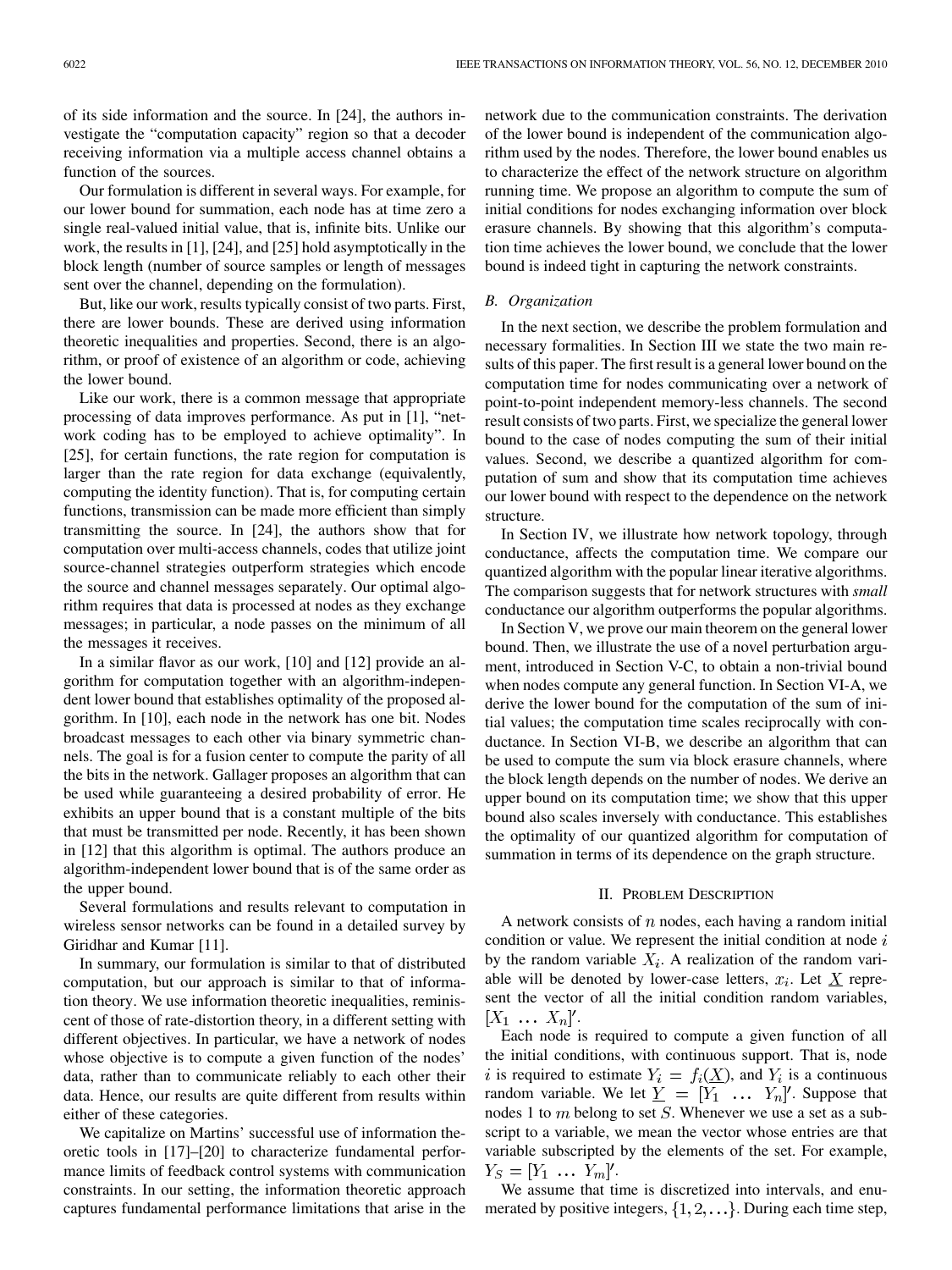a node can communicate with its neighbors. At the end of timeslot  $k$ , node i uses the information it has received thus far to form an estimate of  $Y_i$ . We denote this estimate by  $\hat{Y}_i(k)$ . The estimates of all nodes in the network at the end of time slot k are denoted by the vector  $\hat{Y}(k) = [\hat{Y}_1(k) \dots \hat{Y}_n(k)]'$ . And, the estimates of nodes in set S are denoted by  $\hat{Y}_S(k)$  =  $[\hat{Y}_1(k) \dots \hat{Y}_m(k)]'.$ 

The nodes communicate via point-to-point noisy channels. The network structure is described by a graph,  $G = (V, E)$ , where V is the set of nodes and E is the set of edges,  $(i, j)$ . If node  $i$  communicates with node  $j$  via channel with capacity  $C_{ij} > 0$ , then  $(i, j) \in E$ . If  $(i, j) \notin E$ , we set  $C_{ij} = 0$ . We assume that the graph is connected.

We assume that all channels in the network are independent, memory-less and are operating in discrete-time. For each channel, one channel symbol is sent per unit time. Each node generates an input for its encoder every  $\tau$  time units. For simplicity, we assume that  $\tau = 1$ . Thus, by the end of time k, each node has generated its kth estimate,  $Y_i(k)$ , based on the k received symbols and its initial value.

#### *A. Features of the Formulation*

Our formulation (and results) are appropriate when high accuracy computation must take place over networks with severe communication constraints. These include cases where

- 1) channel capacities are diminished, due to loss of transmission power, for example, or;
- 2) network topology creates information-flow bottlenecks.

# *B. Notation*

The differential entropy of Y is denoted by  $h(Y)$ . The mutual information between X and Y is denoted by  $I(X;Y)$ . Most of the definitions and properties we will need can be found in texts like [5]. When indicated, we will need to use the most general definition of mutual information. It can be used when the random variables are arbitrary ensembles, not necessarily both continuous or both discrete [26, p. 9]. The conditional mutual information is similarly defined; see [26, Ch. 3].

Finally, when the argument in  $h(\cdot)$  is a vector of length n, for example,  $\underline{Y} = [Y_1, \ldots, Y_n]'$ , it is interpreted as the joint differential entropy  $h(Y_1, \ldots, Y_n)$ . Similarly, when the arguments in  $I(\cdot; \cdot)$  are vectors of length n, for example Y and X, it is to be interpreted as  $I(Y_1, \ldots, Y_n; X_1, \ldots, X_n)$ .

# III. MAIN RESULTS

This section contains the formal statements of our main results. The first result, stated in Section III-A is a general lower bound on computation time. The second result, stated in Section III-B establishes the tightness of this lower bound in the specific scenario of the distributed computation of a sum. This involves, first, specializing the lower bound of Section III-A to the case where nodes compute a linear combination of the initial values in the network. Second, it involves developing a quantized algorithm for nodes computing the sum while communicating over erasure channels and showing that the

computation time of the algorithm matches the lower bound for summation.

# *A. Result I: A General Lower Bound*

The first main theorem of this paper provides a lower bound to computation time as a function of the accuracy desired, as specified by the mean-square error, and the uncertainty in the function that nodes must learn, as captured by the differential entropy.

We place few assumptions on how the nodes communicate and compute their estimates. Namely, each node can use only its own initial measurement and past received messages. But, we do not specify how the node makes its computation or exchanges messages. Hence, our lower bound reveals the smallest time that must elapse before it is possible to achieve the performance desired, over all communication and computation schemes that satisfy our assumptions. The necessity of this time elapsing is due to the fact that initial measurements are distributed and communication must occur over a network with a given topology and channel capacities.

Let  $V_i^T = \{V_i(1), \ldots, V_i(T)\}\$ be the symbols received by the decoder of node i up to time T. Then,  $\hat{Y}_i(T) = g_i(X_i, V_i^T)$ . To capture the limitations arising exclusively due to the communication structure, in deriving our lower bound, we assume no limits on the computational capabilities of the nodes, such as limited memory or power. So, we make no assumptions on  $g_i$ , except that it is a measurable function.

Similarly, the messages that the node communicates with other nodes are a function of the node's initial condition and messages it has received in the past. Let  $U_i$  be transmitted by the node i encoder. The message transmitted by i in the  $l<sup>th</sup>$ channel use,  $U_i(l)$ , is a function of the received messages at that node,  $V_i^{l-1}$  and its own data,  $X_i$ ,  $U_i(l) = \psi_i(V_i^{l-1}, X_i)$ . We make no assumptions on  $\psi_i$ , except that it is a measurable function. The notation of this paragraph will not be needed until Appendix A.

We consider two mean-square error criteria. The operator  $\|\cdot\|$ is to be interpreted, when the argument is a vector,  $\overline{Y}$ , as  $||\overline{Y}||^2 =$  $\sum Y_i^2$ .

R1. 
$$
E(||\hat{Y}(T) - Y||^2) \le \beta 2^{-\alpha};
$$

R2.  $E(Y_i(T) - Y_i)^2 \leq 2^{-\alpha}$ , for all  $i \in \{1, ..., n\}$ ; where  $\alpha \in \mathbb{R}^+\backslash \{0\}$ .

The first criterion requires that as the number of nodes increases, the per node error is also smaller. It suggests that as the number of nodes,  $n$ , increases, we require the mean-square errors at each of the nodes,  $E(Y_i(k) - Y_i)^2$  to decrease like  $1/n$ . This criterion is appropriate if, for example, the initial values at the nodes are independent and each node is to estimate the average of the initial values in the network. As the number of nodes increases, the variance of the average decreases. In circumstances where this does not happen, the second criterion may be more appropriate.

The "computation time" is the first time at which the desired performance criterion holds. In the first of our main results, we seek a lower bound on the computation time,  $T$ , that holds if the desired mean-square error criterion, R1 or R2, is satisfied.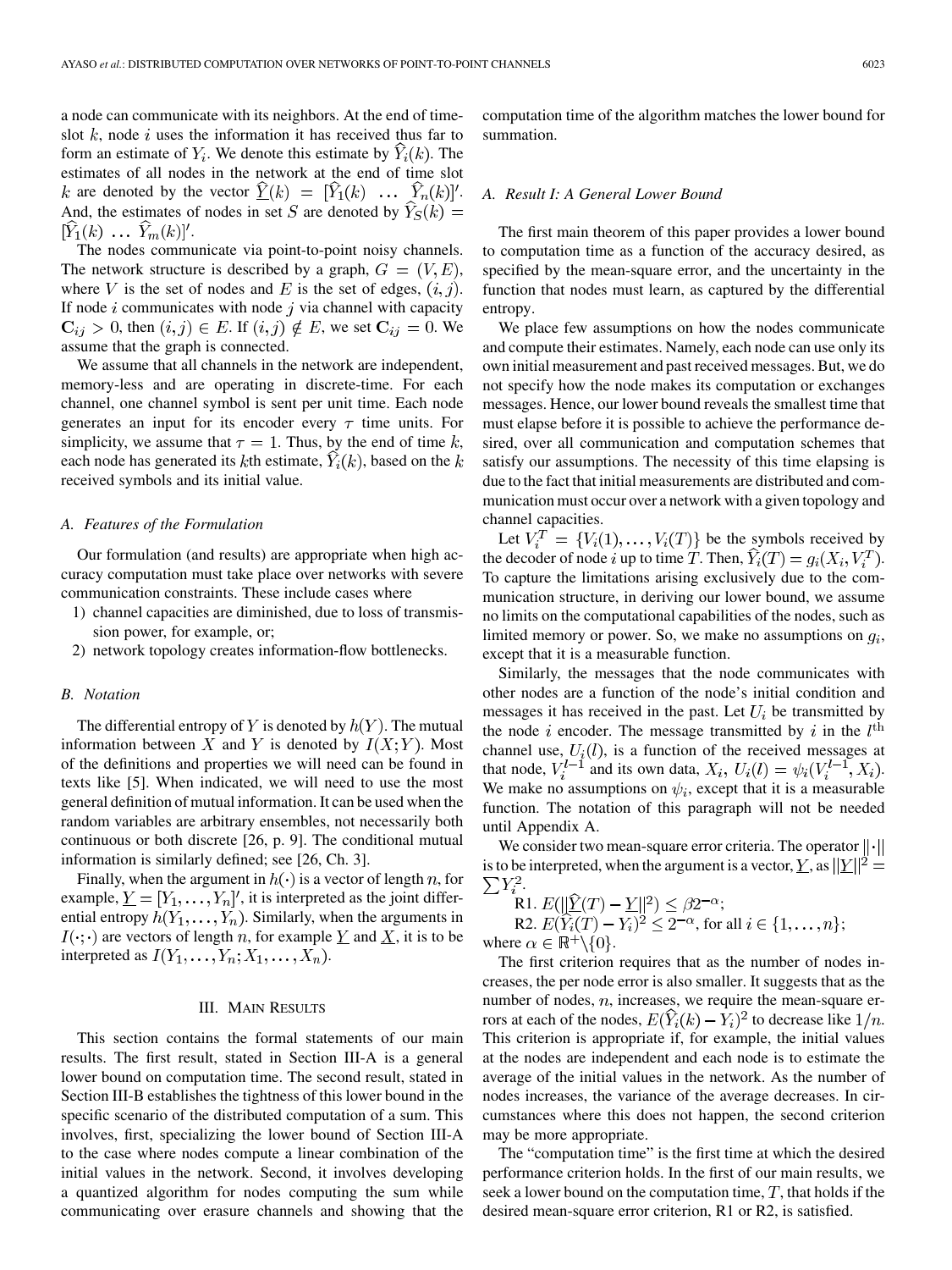*Theorem III.1:* For the communication network described above, if at time,  $T$ , the mean-square error is in an interval prescribed by  $\alpha$ ,  $E(\hat{Y}_i(T) - Y_i)^2 \leq 2^{-\alpha}$ , for every node, then T is lower bounded by

$$
T \ge \max_{S \subset V} \frac{\bar{L}(S)}{\sum_{i \in S^c} \sum_{j \in S} \mathbf{C}_{ij}}
$$

where  $S^c = V \ S$  and

$$
\bar{L}(S) = h(Y_S|X_S) - \frac{|S|}{2} \log 2\pi e + |S| \frac{\alpha}{2}.
$$

This theorem captures the fact that the larger the uncertainty in the function to be estimated, or the larger the desired accuracy, the longer it must take for any algorithm to converge. Specifically, when the mean-square error decreases exponentially in the accuracy,  $\alpha$ , the computation time increases linearly in  $\alpha$ , at best.

#### *B. Result II: An Optimal Summation Algorithm*

Here, we consider a specific scenario of the general formulation described in Section II. As before, we have a network of n nodes each having a random initial condition denoted by  $X_i$ . Each node needs to compute the same separable function of the initial values.

*Definition III.2:*  $f : \mathbb{R}^n \to \mathbb{R}$  is separable if there exist functions  $f_1, \ldots, f_n$  such that

$$
f(\underline{x}) = \sum_{i=1}^{n} f_i(x_i).
$$

Furthermore, we assume  $f \in \mathcal{F}$  where  $\mathcal{F}$  is the class of all separable functions with  $f_i(x_i) \geq 1$  for all  $x_i \in \mathbb{R}$  and  $i =$  $1, \ldots, n$ .

*Remark:* In the algorithm we describe, node  $i$  generates samples from an exponential distribution with mean  $1/f_i(x_i)$ . For the algorithm to work, we must have  $f_i(x_i) > 0$  for all i. That is there is a constant  $c > 0$  such that for all i,  $f_i(x_i) \geq c$ . Let  $c = 1$ . There is no loss of generality. And, this simplifies our expressions where constants do not matter, as our results are  $O(.)$ .

We assume that node i can compute  $f_i(x_i)$  without communication. Further, we assume that there exists a constant  $B$  such that for all  $i, f_i(x_i) \in [1, B+1]$ .  $B > 0$  is a constant and should be treated as a problem parameter.

In what follows, we will assume that  $f_i(x_i) = \beta_i x_i$ . This causes no loss of generality as we have assumed that each node can compute  $f_i(x_i)$ . So, essentially, we have relabeled  $f_i(x_i)/\beta_i$  with  $x_i$ .

In terms of our formulation, we have that each node needs to compute the same quantity Y, where  $Y = \sum_{j=1}^{n} \beta_j X_j$ . Here, we assume that these initial values are distributed independently and uniformly in the interval  $[1, B+1]$ . The assumption that the distributions are uniform and independent simplifies computations in the derivation of our lower bound for summation.

Let  $A$  represent a realization of the initial conditions,  $A = \{X_1 = x_1, \ldots, X_n = x_n\}.$  The performance of an algorithm,  $AG$ , used by the nodes to compute an estimate of

at each node, is measured by the algorithm's  $(\varepsilon, \delta)$ -computation time,  $T_{AG}^{\text{cmp}}(\varepsilon, \delta)$ . It is the time until the estimates at all nodes are within a factor of  $1 \pm \varepsilon$  of  $f(\underline{x})$ , with probability larger than  $1 - \delta$ . Recall that  $Y_i(k)$  denotes the estimate of node  $i$  at the end of time  $k$ .

*Definition III.3:* For  $\varepsilon > 0$  and  $\delta \in (0,1)$ , the  $(\varepsilon, \delta)$ -computing time of an algorithm,  $AG$ , denoted as  $T_{AG}^{cmp}(\varepsilon, \delta)$  is defined as

$$
T_{\mathcal{AG}}^{\text{cmp}}(\varepsilon,\delta) = \sup_{x \in \mathbb{R}^n} \inf \left\{ k : \\ \mathbf{P}(\cup_{i=1}^n \{\hat{Y}_i(k) \notin [(1-\varepsilon)f(\underline{x}), (1+\varepsilon)f(\underline{x})]\}) \le \delta \right\}.
$$

Here, the probability is taken with respect to  $\hat{Y}_i(k)$ . This is random because nodes communicate over noisy channels.

As before, nodes communicate over noisy channels that are independent and discrete-time memory-less. Besides the assumptions of Section II, we make no additional assumptions about the channels in deriving our lower bound for summation. Additional assumptions will be stated where they are necessary.

The conductance  $\Phi(G)$  captures the *information bottle-neck* in the capacitated graph  $G$ . It depends on the connectivity or topology of the graph along with the channel magnitude.

*Definition III.4 (Conductance):* The conductance of a capacitated graph G with edge capacities  $C_{ij}$ ,  $(i, j) \in E$  is defined as

$$
\Phi(G) = \min_{\substack{S \subset V \\ 0 < |S| \le n/2}} \frac{\sum_{i \in S, j \notin S} \mathbf{C}_{ij}}{|S|}
$$

We use the word "conductance" as it coincides with the notion of conductance or "Cheeger" constant for a Markov chain based on a symmetric and doubly stochastic matrix  $P$  on the network graph  $G$ . We will have more to say about conductance in Section IV.

*A Lower Bound for Summation:* Consider any algorithm,  $\mathcal{AG}$ , that guarantees that for any realization of the initial values, with high probability each node has an estimate within  $1 \pm \varepsilon$  of the true value of  $Y$ , at time  $T$ . The information theoretic lower bound maintains that such algorithm must have a computation time,  $T = T_{AG}^{\text{cmp}}(\varepsilon, \delta)$ , that is inversely proportional to conductance

*Theorem III.5:* Nodes communicate in order for each node to compute a linear combination of all initial values in the network. Any algorithm that guarantees that for all  $i \in \{1, \ldots, n\}$ ,

$$
\mathbf{P}\left(|\widehat{Y}_i(T) - Y| \le \varepsilon Y | A\right) \ge 1 - \delta
$$

must have

$$
T \ge \frac{1}{\widetilde{\Phi}(G)} \log \frac{1}{B\varepsilon^2 + \frac{1}{B}\pi^2} + \kappa \delta
$$

where,  $B\varepsilon^2 \in \left[0, 1 - \frac{1}{B}^{\frac{2}{n}} - \kappa \delta\right]$ ,  $\kappa$  is a constant, and<br>  $\widetilde{\Phi}(G) = \min_{\substack{S \subseteq V \\ 0 < |S| \le n/2}} \frac{\sum_{i \in S^c} \sum_{j \in S} \mathbf{C}_{ij}}{|S|}.$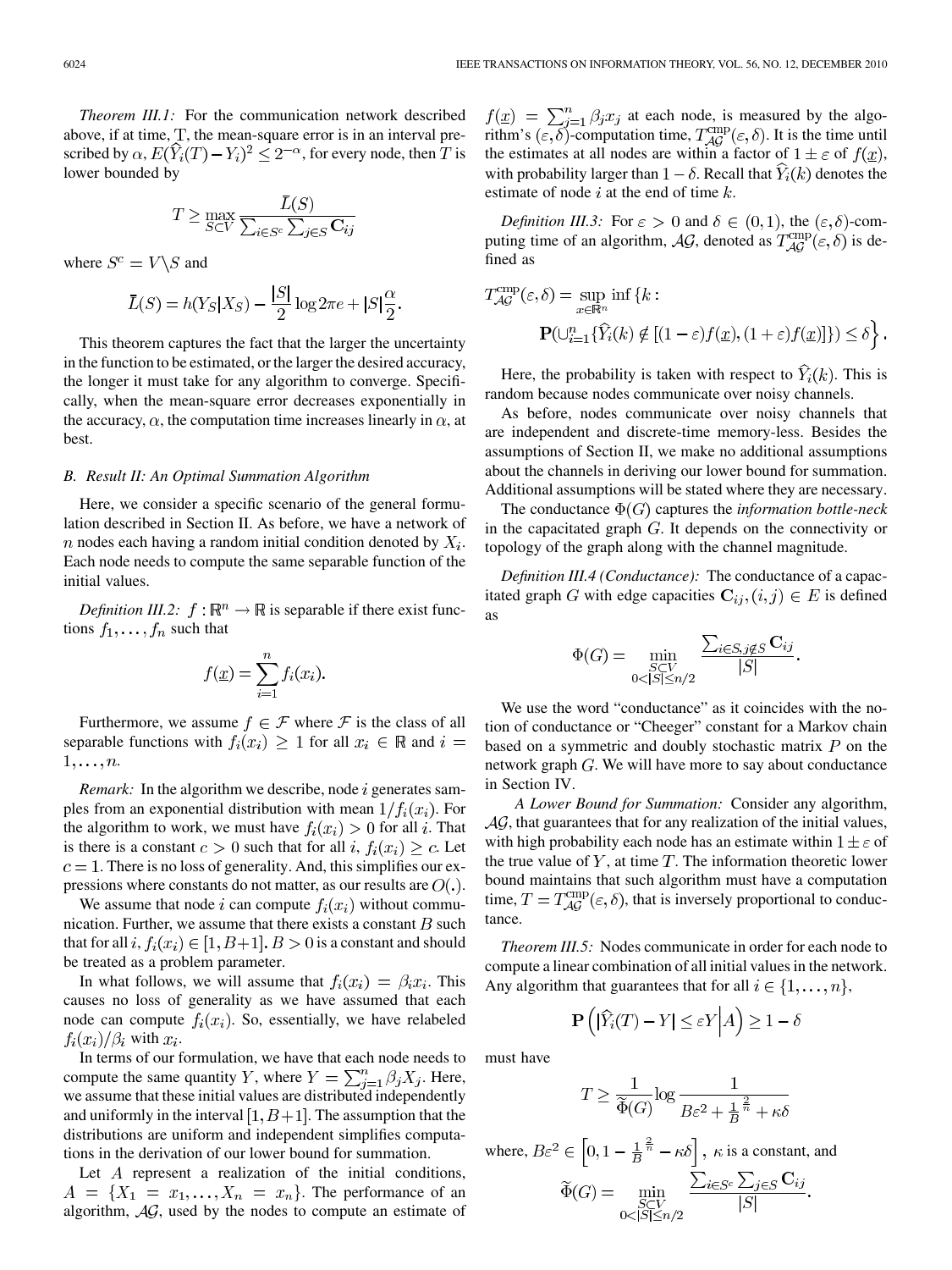If  $\mathbf{C}_{ij} = \mathbf{C}_{ji}$  then  $\widetilde{\Phi}(G) = \Phi(G)$ .

Again, the probability in this theorem is taken with respect to the measure on  $Y_i(T)$ , conditional on A, and induced by the randomness due to communication over channels.

*An Upper Bound for an Algorithm for Summation Over Block Erasure Channels:* Next, we provide an algorithm that guarantees, with high probability, the nodes' estimates are within the desired  $\varepsilon$ -error interval around the true value of the sum.

Here, we assume that nodes communicate via block-erasure channels. Specifically, if a node  $i$  sends a channel symbol to node j then it is successful with probability  $p_{ij}$  independently of everything else. The channel symbol is of length  $\log M$  bits, where we shall decide value  $M$  later. Thus, the effective capacity of the channel between nodes i and j is  $C_{ij} = p_{ij} \log M$ . We assume that  $p_{ij} = p_{ji}$ . Further, we assume that the matrix  $P=[p_{ij}]$  is a doubly stochastic matrix.

We provide an upper bound on our algorithm's computation time. The computation time is inversely proportional to conductance.

*Theorem III.6:* Suppose that node  $i$  has an initial condition,  $x_i$ . There exists a distributed algorithm  $AP^{\mathcal{Q}}$  by which nodes compute a sum,  $f(\underline{x}) = \sum_{j=1}^{n} \beta_j x_j$ , via communication of quantized messages. If each quantized message is  $\log M$  bits and  $\log M = O(\log n)$ , the quantization error will be no more than a given  $\gamma = \Theta(\frac{1}{n})$ , and for any  $\varepsilon \in (\gamma f(\underline{x}), \gamma f(\underline{x}) + \frac{1}{2})$ and  $\delta \in (0, 1)$ , the computation time of the algorithm will be

$$
T_{\mathcal{A}\mathcal{P}^{\mathcal{Q}}}^{\text{cmp}}(\varepsilon,\delta) = O\left(\varepsilon^{-2}\log e\delta^{-1}\frac{\log n\delta^{-1}\log n}{\Phi(G)}\right).
$$

So, setting  $\delta = \frac{1}{n^2}$  in the above bound, we have

$$
T_{\mathcal{A}\mathcal{P}^{\mathcal{Q}}}^{\text{cmp}}\left(\varepsilon,\frac{1}{n^2}\right) = O\left(\varepsilon^{-2}\frac{\log^3 n}{\Phi(G)}\right).
$$

The computation time of this algorithm depends on the network topology, via the conductance of the graph, in the same reciprocal manner manifested by the lower bound. Thus, we conclude that the lower bound is tight in capturing the effect of the network topology on computation time. Conversely, the algorithm's running time is optimal with respect to its dependence on the network topology, as captured by the conductance.

#### IV. CONDUCTANCE: CAPTURING THE EFFECT OF TOPOLOGY

The conductance of a graph,  $\Phi(G)$ , is a property that captures the bottle-neck of information flow. It depends on the connectivity, or topology, of the graph, and the magnitudes of the channel capacities. The more severe the network constraints, the smaller the conductance. It is also related to time it takes for information to spread in a network; the smaller the conductance, the longer it takes.

 $\Phi(G)$  is related to the standard definition of conductance utilized in Markov chain theory. Specifically, consider a Markov chain with irreducible and aperiodic probability transition matrix  $P$  on the  $n$  nodes of graph  $G$ . The  $P$  may not be necessarily symmetric or doubly stochastic. It is, however always stochastic since it is a probability matrix. It is well known that such



Fig. 1. Two ways to connect six nodes: a ring graph and a fully connected graph.

a Markov chain has a unique stationary distribution  $\pi = [\pi_i]$  (cf. Perron–Frobenius Theorem).

In the context of mixing times of Markov chains, conductance for the above  $P$ ,  $\Phi(P)$ , is defined as

$$
\Phi(P) = \min_{\substack{S \subset V \\ \pi(S) \le 1/2}} \frac{\sum_{i \in S, j \notin S} \pi_i p_{ij}}{\pi(S)}
$$

where  $\pi(S) = \sum_{i \in S} \pi_i$ .

For a reversible Markov chain, the conductance is related to the spectral gap  $\lambda$ , where  $\lambda = 1 - \lambda_2$  and  $\lambda_2$  is the second largest eigenvalue of the transition matrix  $P$ . By the Cheeger bound [28]

$$
\frac{1}{2}\Phi^2(P) \le \lambda \le 2\Phi(P).
$$

In general, the  $\Phi(P)$  is used to bound the mixing time of the Markov chain with transition matrix P. Let  $H(P)$  be the mixing time of the Markov chain, based on the notion of stopping time, then the following is a well-known bound

$$
\Omega\left(\frac{1}{\Phi(P)}\right) = \mathcal{H}(P) = O\left(\frac{\log n}{\Phi^2(P)}\right)
$$

Now, in our setup  $P$  is symmetric and doubly stochastic. In this case the stationary distribution  $\pi$  is uniform. That is,  $\pi_i =$  $1/n$  for all i. Therefore, the conductance can be simplified to

$$
\Phi(P) = \min_{\substack{S \subset V \\ 0 < |S| \le n/2}} \frac{\sum_{i \in S, j \notin S} p_{ij}}{|S|}.
$$

In the case of our  $\log M$ -bit erasure channels,  $\Phi(G)$  =  $\Phi(P)$  log M. In this sense, the  $\Phi(G)$  is related to the standard definition of conductance utilized in the context of Markov chain theory. For more details on mixing times of Markov chains see [22] and [28].

#### *A. Conductance: Two Examples*

Consider two networks, each has  $n$  nodes. We calculate conductance for two extreme cases of connectivity shown in Fig. 1. On the one hand, we have severe topological constraints: a ring graph. Each node may contact only the node on its left or the node on its right. On the other hand, we have a case of virtually no topological constraints: a fully connected graph. Each node may contact every other node in the network.

To compare the conductances for the two topologies, suppose that in both cases, the links from a given node to different nodes are equally weighted. So, for the ring graph, let  $C_{ij} = C = \frac{1}{4}$ , for all  $i \neq j$ ; for the fully connected graph, let  $\mathbf{C}_{ij} = \mathbf{C} = \frac{1}{n}$ for all  $i \neq j$ . Assume that for the ring graph,  $C_{ii} = \frac{1}{2}$ . If the channels were erasure channels, this would be the probability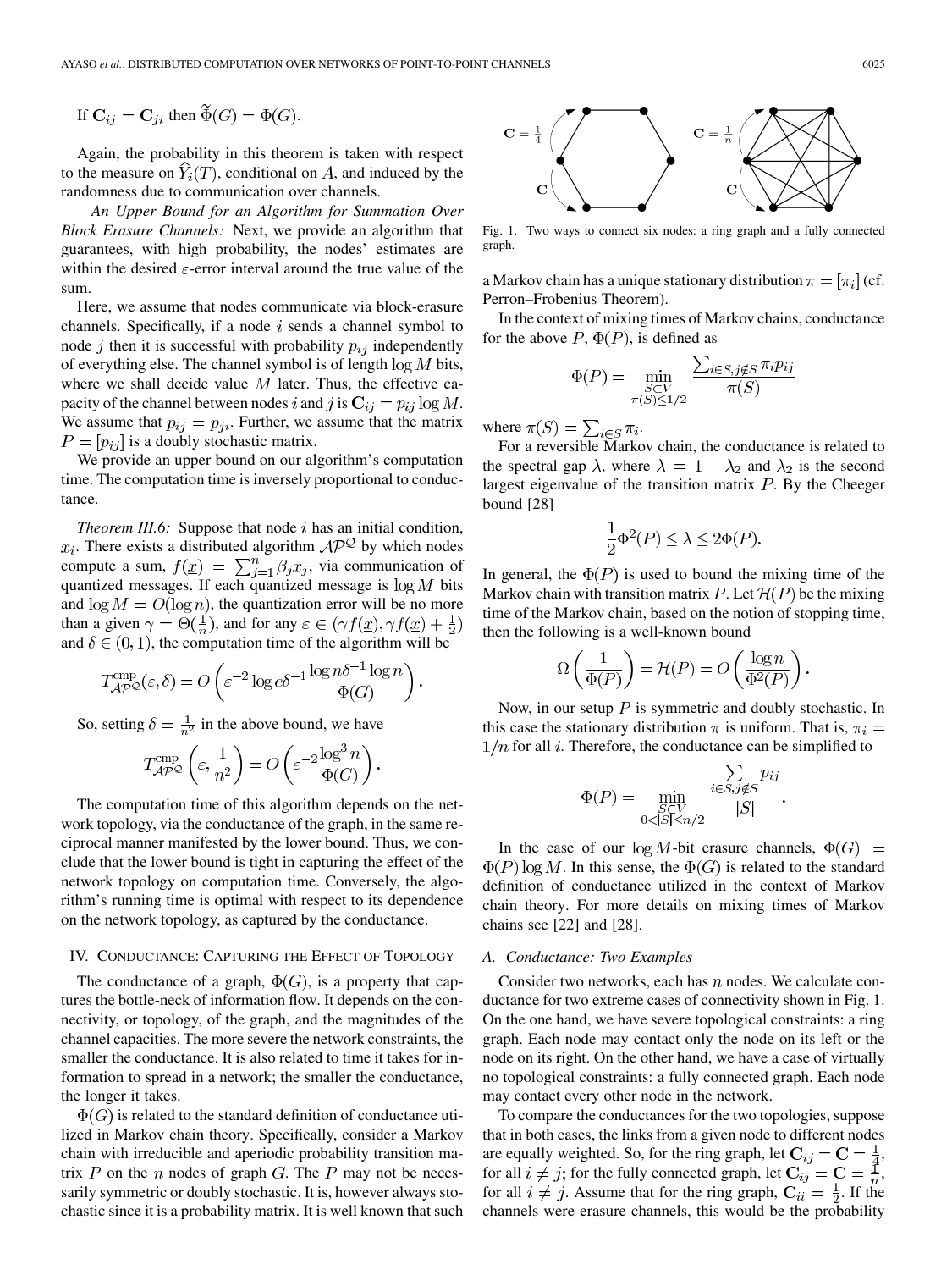that node  $i$  makes contact with no other nodes. For the fully connected graph, let  $C_{ii} = \frac{1}{n}$ . So, in both cases, we have that the sum of the capacities of channels leaving a node is 1, .

Using definition III.4 and some straightforward simplifications we have that for the ring,  $\Phi(G) = \frac{1}{n}$ . For the fully connected graph we have  $\Phi(G) = \frac{1}{2}$ . For two networks with the same number of nodes, the network with the more severe topological constraints has smaller conductance. In general, for a ring graph, we have  $\Phi(G) = O(\frac{1}{n})$ , while for a fully connected graph we have  $\Phi(G) = O(1)$ .

*Remark:* In both of these examples, conductance scales like the reciprocal of diameter. These examples were chosen to illustrate that conductance does capture the topological properties of the network. In general, however, conductance and diameter are not the same.

Conductance is the natural generalization that captures the infomation bottleneck. Conductance depends on both channel capacities and topology of the network while diameter is purely topological property. Generally, the channel capacities will cause conductance and diameter to be different.

To illustrate this, consider a complete graph with  $C_{ij}$  =  $\mathbf{C}_{ii} = 1/n^2$  instead of  $\mathbf{C}_{ij} = \mathbf{C}_{ii} = 1/n$  in the above example. In this case, the diameter is still 1 but the reciprocal of conductance will be  $n$ . Here, our bound is a much better lower bound than a diameter based lower bound.

More generally, different edges may have different channel capacities, in which case conductance and diameter will again be very different. For example, if only one of the nodes of a complete graph had incident edges with capacities  $1/n^2$  while all the rest had capacity  $1/n$ , conductance again evaluates to n. This node creates the information bottleneck in the network, and this is captured by the conductance.

## *B. Comparison With Iterative Algorithms*

A popular approach for computing a linear function of the initial values is based on linear iterations. If nodes can communicate real numbers between them in each time instance, the computation time for a linear iterative algorithm based on a doubly stochastic matrix  $P$  is proportional to the mixing time of the matrix,  $\mathcal{H}(P)$ [4]. As noted earlier, the mixing time  $\mathcal{H}(P)$ , hence computation time of iterative algorithm, is bounded as

$$
\frac{1}{\Phi(P)} \le \mathcal{H}(P) \le O\left(\frac{\log n}{\Phi^2(P)}\right).
$$

Therefore, in order to obtain a fast iterative algorithm,  $P$ must have a small mixing time  $H(P)$ . The standard approach of finding such a  $P$  is based on the method of Metropolis [21] and Hastings [13]. This method does indeed yield a symmetric and doubly stochastic  $P$  on  $G$ .

For *expander* graphs, the resulting  $P$  induced by the Metropolis-Hastings method is likely to have  $\Phi(P) = \Theta(1)$ . Hence, the mixing time is  $O(\log n)$ , and this is *essentially* the fastest possible mixing time. For example, the  $P$  for a complete graph will be  $P = [1/n]$ , and it has  $\Phi(P) = \Theta(1)$ . In this case, both our algorithm and the linear-iteration algorithms, based

the Metropolis-Hastings induced  $P$ , will have essentially optimal computation time. It should be noted that our algorithm, described later, is quantized. On the other hand, a quantized version of the linear iterative algorithm is far from obvious and subject of recent interest and on-going research. To the best of our knowledge, how to optimally deal with finite-rate constraints in conjunction with the linear iterative updates is an open question.

Certain graph topologies of interest do possess *geometry* and are far from being expanders. Examples of these graphs include those arising in wireless sensor network deployed in some geographic area [4], [8] or a nearest neighbor network of unmanned vehicles [27]. The simplest example of a graph with geometry is the *ring* graph that we considered above. The Metropolis-Hastings method will lead to a  $P$  as discussed in Section IV-A. It has  $\Phi(P) = \Theta(1/n)$ . But it is known that for this topology, mixing time scales like  $\Omega(n^2)$ , at the least. That is, mixing time scales like  $1/\Phi^2(P)$  and not  $1/\Phi(P)$ . More generally, for any symmetric P, the mixing time is known to be at least  $n^2$  (e.g., see [4]). Thus, the linear iterative algorithms based on a symmetric P have computation time that scales like  $n^2$ . In contrast, our quantized algorithm will have computation time that scales with *n* (which is  $1/\Phi(P)$ ) for the ring. Now the diameter of the ring graph is n and no algorithm takes less than  $n$  or no  $P$  can have mixing time smaller than this diameter  $n$ .

In general, it can be checked that the diameter of a graph  $G$ is at most  $1/\Phi(P)$  for any irreducible probability matrix P. For graphs with bounded degree and with geometry, the  $P$  induced by the Metropolis-Hastings method has a diameter that scales like  $1/\Phi(P)$ . By a graph with geometry, we mean a graph with polynomial growth: for any given node, the number of nodes within distance r from that node scales as  $O(r^d)$  for some fixed constant  $d$ . Diaconis and Saloff-Coste [7] have established that for graphs with geometry the mixing time of any symmetric doubly stochastic P scales like at least  $D^2$ , where D is the diameter of the graph  $G$ . Therefore, linear iterative algorithms will have computation time that scales like  $D<sup>2</sup>$ . In contrast, our algorithm will have computation time  $1/\Phi(P)$  which will be equal to diameter  $D$  for a  $P$  given by the Metropolis-Hastings method.

In summary, our algorithm will provide the best possible computation time scaling with respect to graph structure for both expander graphs and graphs with geometry.

# V. PROOF OF THEOREM III.1

In this section, we present the proof of Theorem III.1. The core idea is to characterize the information flow between arbitrary "cut-sets" of the network. A cut divides the network into two sets, S and  $S^c = \{1, ..., n\} \backslash S$ . Suppose that nodes 1 to m belong to set S and nodes  $m + 1$  to n belong to set  $S^c$ . So, the estimates of the nodes in set S at time T are  $\hat{Y}_S(T)$  =  $[\hat{Y}_1(T) \dots \hat{Y}_m(T)]'$ . The initial conditions of the nodes in sets S and S<sup>c</sup> are denoted by  $X_S = [X_1 \dots X_m]'$  and  $X_{S^c} =$  $[X_{m+1} \ldots X_n]'$ .

The quantity that will play a central role in the proof of Theorem III.1 is the mutual information term,  $I(\hat{Y}_S(T); X_{S^c}|X_S)$ . This is mutual information between the estimates of the nodes in set  $S$  and the initial conditions of the nodes in set  $S<sup>c</sup>$ , assuming that all nodes in  $S$  have each other's initial conditions. Leading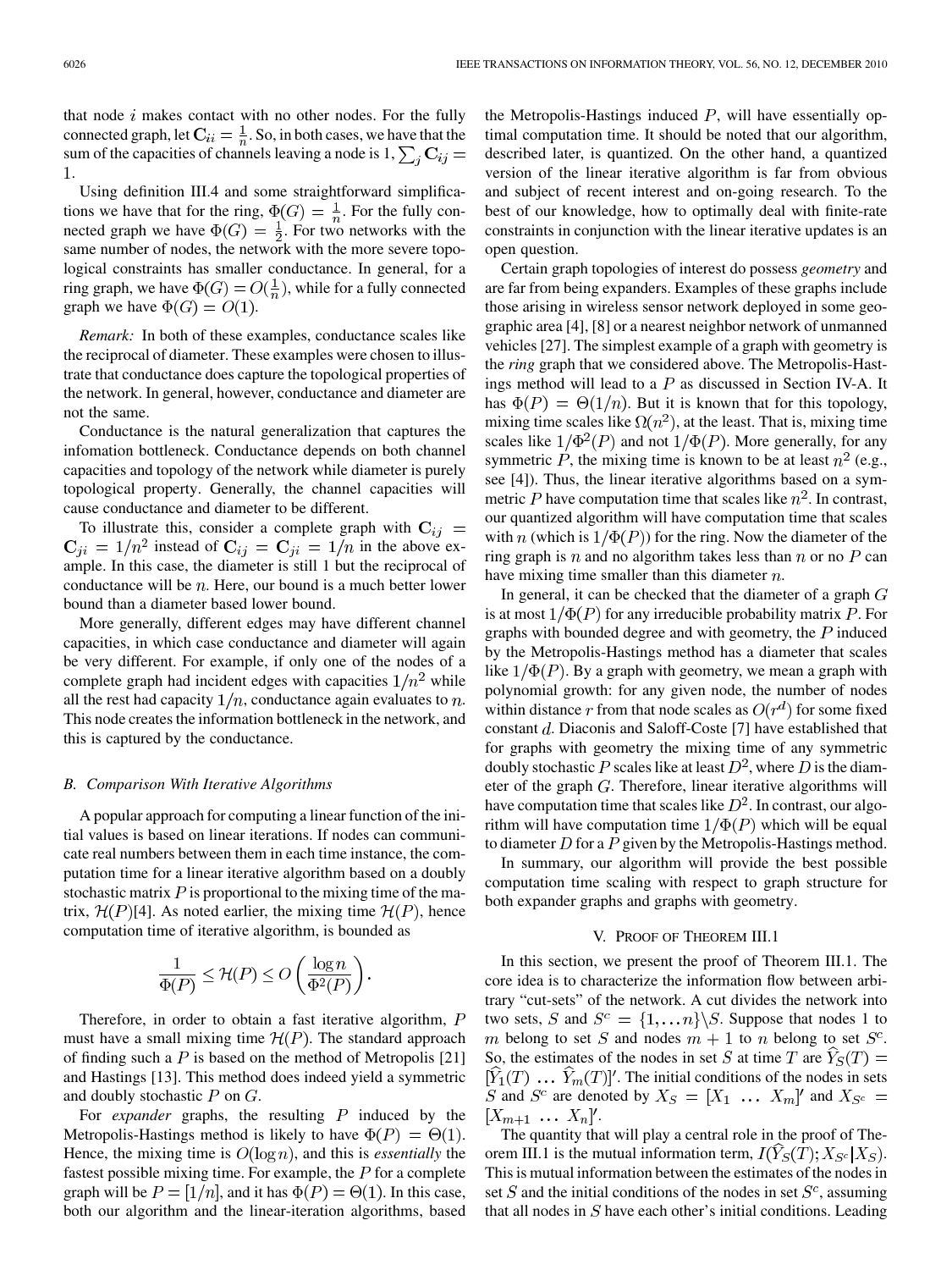up to the proof of Theorem III.1, we prove 3 lemmas related to  $I(Y_S(T); X_{S^c}|X_S).$ 

In the first of our series of lemmas, we bound  $I(Y_S(T); X_{S^c}|X_S)$  from above by the mutual information between the inputs and the outputs of the channels that traverse the cut.

*Lemma V.1:* For a given cut in the network, and corresponding cut-sets  $S^c$  and  $S$ 

$$
I(\widehat{Y}_{S}(T); X_{S^c}|X_S) \le \sum_{l=1}^T I(V_S(l); U_{S^c}(l)|U_S(l))
$$

where  $U_{S^c}$  is a vector of the variables transmitted by the encoders of the nodes in  $S^c$  and  $V_S$  is a vector of the variables received via channels by the decoders of the nodes in  $S$ . The  $(l)$ refers to the  $l^{\text{th}}$  channel use.

In the second lemma, we bound from above  $I(V_S(l); U_{S^c}(l) | U_S(l))$  by the sum of the capacities of the channels traversing the cut.

*Lemma V.2:* Suppose a network is represented by the graph  $G = (V, E)$ . The edges of the graph represent channels with positive capacity. If the channels connecting the nodes are memory-less and independent, then

$$
I(V_S(l); U_{S^c}(l) | U_S(l)) \le \sum_{i \in S^c} \sum_{j \in S} \mathbf{C}_{ij}.
$$

The proof of this lemma makes apparent the value of the conditioning in the mutual information terms. This conditioning is equivalent to assuming that all nodes in  $S$  have access to all information that is available at the nodes of the set  $S$ , including information about  $X<sub>S</sub>$ . In this way, we capture the information that is traversing the cut, without including the effect of information exchanged between nodes in the same set.

Finally, in the third lemma, we bound from below the term  $I(\hat{Y}_S(T); X_{S^c}|X_S)$ . We show that this term is bounded from below by the information that must be communicated from the nodes of  $S<sup>c</sup>$  to the nodes of S in order for the nodes of S to compute their estimates,  $I(\hat{Y}_S(T); Y_S|X_S)$ . We then bound this from below by an expression that involves the desired performance criterion and the desired function.

For the mean-square error criterion R1, we have the following lemma.

Lemma V.3: If 
$$
E(||\underline{Y}(T) - \underline{Y}||^2) \le \beta 2^{-\alpha}
$$
 then  

$$
I(\widehat{Y}_S(T); X_{S^c}|X_S) \ge L(S)
$$

where

$$
L(S) = h(Y_S|X_S) - \frac{|S|}{2}\log 2\pi e\beta + \frac{|S|}{2}\log |S| + |S|\frac{\alpha}{2}
$$

and,  $|S|$  is the size of the set S, specifically,  $|S| = m$ .

The lower bound involves two terms. These are (1) the desired accuracy in the nodes' estimates, specified by the mean-square error criterion, and (2) the uncertainty in the function to be estimated,  $Y<sub>S</sub>$ , quantified by its differential entropy. The larger the desired accuracy, the larger the  $\alpha$  in the mean-square error criterion. This implies a larger lower bound on the information that must be conveyed. Also, the larger the uncertainty in the function to be learned by the nodes in set  $S$ , the larger the differential entropy term. Hence, the lower bound is larger.

For the mean-square error criterion R2, we have the following corollary.

*Corollary V.4:* If, for all  $i \in \{1, \ldots, n\}$ ,  $E(\widehat{Y}_i(T) - Y_i)^2 \leq$  $2^{-\alpha}$ , then

$$
I(\widehat{Y}_S(T); X_{S^c}|X_S) \ge \overline{L}(S)
$$

where  $L(S) = h(Y_S|X_S) - \frac{|S|}{2} \log 2\pi e + |S| \frac{\alpha}{2}$ .

When, for all i,  $E(Y_i(T) - Y_i)^2 \leq 2^{-\alpha}$ , we again have a lower bound that depends on the desired accuracy and the uncertainty in the function to be estimated. However,  $\bar{L}(S)$  is smaller than  $L(S)$  due to the weaker error requirement of R2.

The proofs of Lemma V.1 and V.2 are in Appendix A. In the next sections, we prove Lemma V.3 and Corollary V.4. Then, we prove Theorem III.1.

# *A. Proof of Lemma V.3 and Corollary V.4*

Recall that the lemma stated that if  $E(||\hat{Y}(T)-Y||^2) \leq \beta 2^{-\alpha}$ then

$$
I(\widehat{Y}_S(T); X_{S^c}|X_S) \ge L(S)
$$

where

$$
L(S) = h(Y_S|X_S) - \frac{|S|}{2}\log 2\pi e\beta + \frac{|S|}{2}\log |S| + |S|\frac{\alpha}{2}
$$

and |S| is the size of the set S, specifically,  $|S| = m$ . We start the proof by observing the following:

$$
I(\hat{Y}_S(T); X_{S^c}|X_S)
$$
  
\n
$$
\stackrel{(a)}{=} I(\hat{Y}_S(T); \underline{X}|X_S)
$$
  
\n
$$
\stackrel{(b)}{\geq} I(\hat{Y}_S(T); Y_S|X_S)
$$

where

a) that is,  $I(W; Y, U|U) = I(W; Y|U)$ , can be verified by the chain rule for mutual information

$$
I(W;Y,U|U) = I(W;Y|U) + I(W;U|U,Y)
$$
  
= 
$$
I(W;Y|U)
$$

because  $I(W; U|U, Y) = 0$ .

b) follows by the data processing inequality, because  $Y_i =$ .

Second, we obtain a lower bound on  $I(\widehat{Y}_S(T); Y_S|X_S)$  in terms of the desired mean-square criterion. We have the following series of inequalities:

$$
I(\widehat{Y}_S(T); Y_S|X_S)
$$
  
=  $h(Y_S|X_S) - h(Y_S|\widehat{Y}_S(T), X_S)$   
=  $h(Y_S|X_S) - h(Y_S - \widehat{Y}_S(T)|\widehat{Y}_S(T), X_S)$   
 $\geq h(Y_S|X_S) - h(Y_S - \widehat{Y}_S(T))$  (1)

where  $(c)$  follows because conditioning reduces entropy.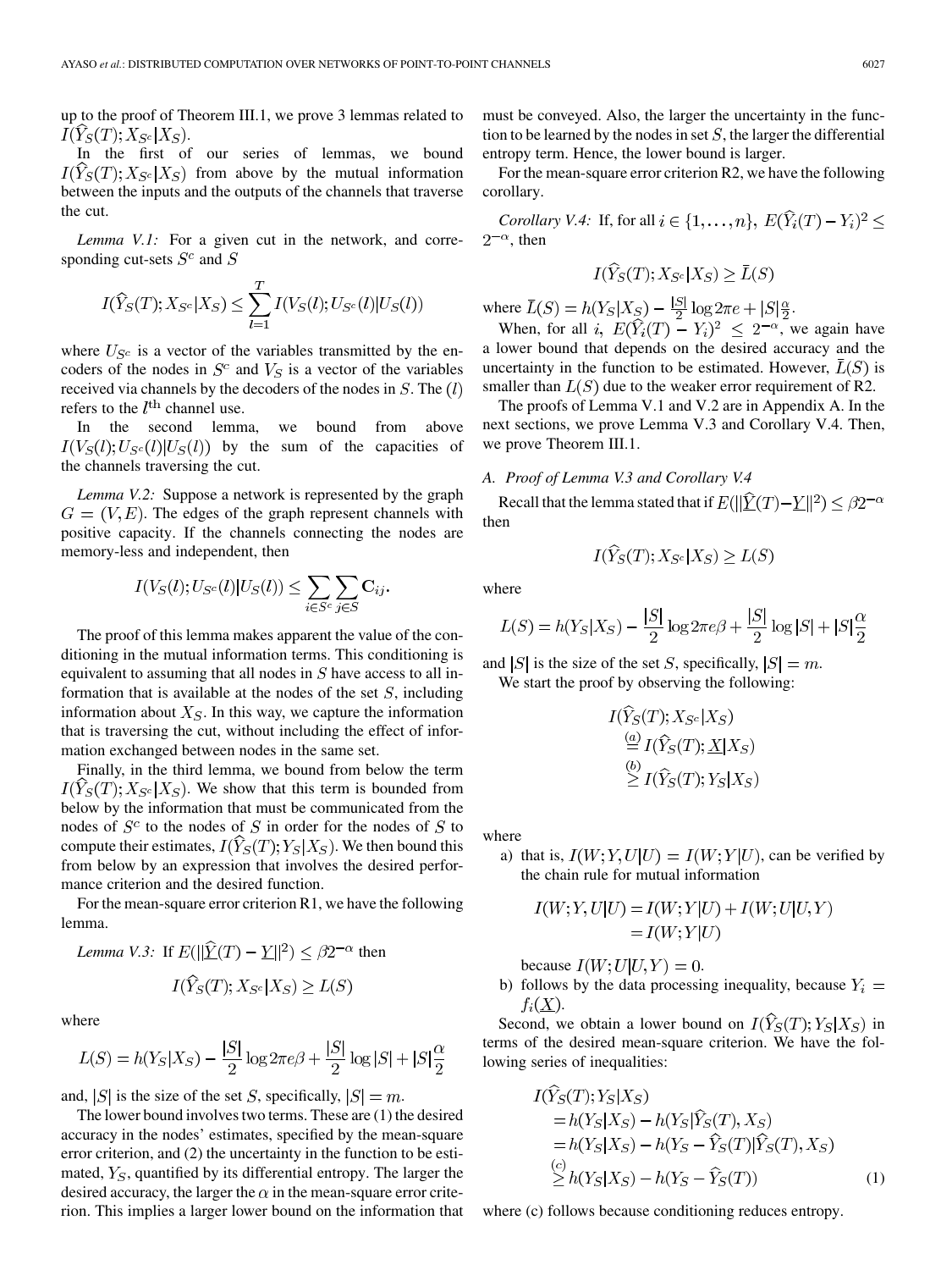Now, because the multivariate Normal maximizes entropy over all distributions with the same covariance

$$
h(\widehat{Y}_S(T) - Y_S) \le \frac{1}{2} \log(2\pi e)^m |Z| \tag{2}
$$

where,  $Z$  is a covariance matrix whose diagonal elements are  $Z_{ii} = Var(\hat{Y}_i(T) - Y_i)$ , and |Z| denotes the determinant. Recall that  $S$  is the set containing nodes 1 to  $m$ , so it has size  $m$ . Also,  $\hat{Y}_S(T) - Y_S$  is a vector of length m. So, Z is an m by m matrix. Now

$$
|Z| \stackrel{(d)}{\leq} \prod_{i=1}^{m} Var(\widehat{Y}_i(T) - Y_i)
$$
  
\n
$$
\leq \prod_{i=1}^{m} E(\widehat{Y}_i(T) - Y_i)^2
$$
  
\n
$$
\stackrel{(e)}{\leq} \left(\frac{\beta 2^{-\alpha}}{m}\right)^m.
$$
 (3)

Here, (d) is due to Hadamard's inequality [5, Ch. 9]. To see (e), we have the following proposition.

*Proposition V.5:* For  $\gamma > 0$ , subject to  $\sum_{i=1}^{m} y_i \leq \gamma$  and ,  $\prod_{i=1}^{m} y_i$  is maximized when  $y_i = \frac{\gamma}{m}$ .

Now, (e) follows by setting  $y_i = E(Y_i(T) - Y_i)^2$  and observing that

$$
\sum_{i=1}^{m} y_i = E(||\hat{Y}_S(T) - Y_S||^2)
$$
  
\n
$$
\leq E(||\hat{\underline{Y}}(T) - \underline{Y}||^2)
$$
  
\n
$$
\leq \beta 2^{-\alpha}
$$

where the last inequality follows by the assumption of our lemma.

Finally, using (3) and (2), we bound (1) from below and obtain  $L(S)$ .

*Proof of Corollary V.4:* Recall that in this corollary, we had the weaker condition that for all  $i \in \{1, ..., n\}$ ,  $E(Y_i(T) Y_i$ <sup>2</sup>  $\leq$  2<sup>- $\alpha$ </sup>. In this case, we show that we have the smaller lower bound,

$$
\bar{L}(S) = h(Y_S|X_S) - \frac{|S|}{2}\log 2\pi e + |S|\frac{\alpha}{2}.
$$

To see this, observe that  $E(\hat{Y}_i(T) - Y_i)^2 \leq 2^{-\alpha}$  implies  $E(||\hat{Y}_S(T) - Y_S||^2) \le |S|2^{-\alpha}$ . So, replacing  $\beta$  in  $L(S)$  of the previous lemma by  $|S|$  yields the desired result.

# *B. Proof of Theorem III.1*

The proof proceeds in several steps. First, as shown in Lemma V.1, for a given cut in the network and corresponding cut-sets  $S^c$  and  $S$ 

$$
I(\widehat{Y}_S(T); X_{S^c}|X_S) \le \sum_{l=1}^T I(V_S(l); U_{S^c}(l)|U_S(l)) \tag{4}
$$

where  $U_{\mathcal{S}^c}$  is a vector of the variables transmitted by the encoders of the nodes in  $S<sup>c</sup>$  and  $V<sub>S</sub>$  is a vector of the variables received via channel by the decoders of the nodes in  $S$ .

| Original Problem                                     | Modified Problem                                                                                  |
|------------------------------------------------------|---------------------------------------------------------------------------------------------------|
| $E(\widehat{Y}_i(T)-Y)^2 \leq \rho \Big \Rightarrow$ | $\left  \frac{E(\widehat{Y}_i(T) - (Y + a\epsilon_i))^2}{\leq \rho + a^2Var(\epsilon_i)} \right $ |
|                                                      | Information<br>Theoretic<br>Technique                                                             |
| T > ?                                                | $T \geq$ Lower Bound                                                                              |

Fig. 2. Diagram illustrating the use of the information theoretic technique to obtain a lower bound in a situation where all nodes learn the same function.

Second, by Lemma V.2, because we have assumed that the channels connecting the nodes are memory-less and independent

$$
I(V_S(l); U_{S^c}(l)|U_S(l)) \le \sum_{i \in S^c} \sum_{j \in S} \mathbf{C}_{ij}.
$$
 (5)

Third, we combine (4) and (5) with Corollary V.4 to obtain

$$
T \ge \frac{\bar{L}(S)}{\sum_{i \in S^c} \sum_{j \in S} \mathbf{C}_{ij}}.\tag{6}
$$

Finally, we have that

$$
T \ge \max_{S \subset V} \frac{L(S)}{\sum_{i \in S^c} \sum_{j \in S} \mathbf{C}_{ij}}
$$

because (6) holds for any cut.

## *C. A Technical Difficulty and Its Resolution*

Making use of the lower bounds derived above involves computing the differential entropy of the random variables to be learned in the network, specifically,  $h(Y_S|X_S)$ , where  $Y_S$  =  $[Y_1 \ldots Y_m]'$ . If the  $Y_i$ 's are different random variables, then the differential entropy term is well-defined. However, if two entries of  $Y_s$  are the same random variable, for example if both are  $f(\underline{X})$ , then  $h(Y_S|X_S)$  will be  $-\infty$ .

But, our technique and lower bound can still be used in situations where all nodes need to learn the same function of the initial conditions. In order to have a nontrivial lower bound, we modify the problem slightly. We introduce auxiliary random variables associated with the nodes of set  $S<sup>c</sup>$ , to be learned by nodes in  $S$ . This enables us to obtain a nontrivial lower bound for the modified problem. This is also a lower bound for the original problem. By proper choice of the auxiliary random variables, the lower bound of the modified problem can be made as large as possible, and hence the best possible approximation for the lower bound of the original problem. This procedure is illustrated in Fig. 2.

The aforementioned technique will be used in the next section. In the examples below, we demonstrate the computation of  $h(Y_S|X_S)$  when we introduce the auxiliary random variables.

*Example V.6 (The Solution):* Let nodes  $\{1, \ldots, m\}$ ,  $m \leq$ , belong to set S, so that  $Y_S = [Y_1 \dots Y_m]$ . Let and  $Y_i = f(\underline{X}) + a_i \epsilon_{j_i}$  for  $i \in \{2, ..., m\}$ . One can think of  $\epsilon_{i}$ , being associated with a node in set  $S^c$ , that is,  $j_i \in \{m +$  $\{1, \ldots n\}$ . So, node  $j_i$ 's initial condition would be  $(X_{j_i}, \epsilon_{j_i})$ .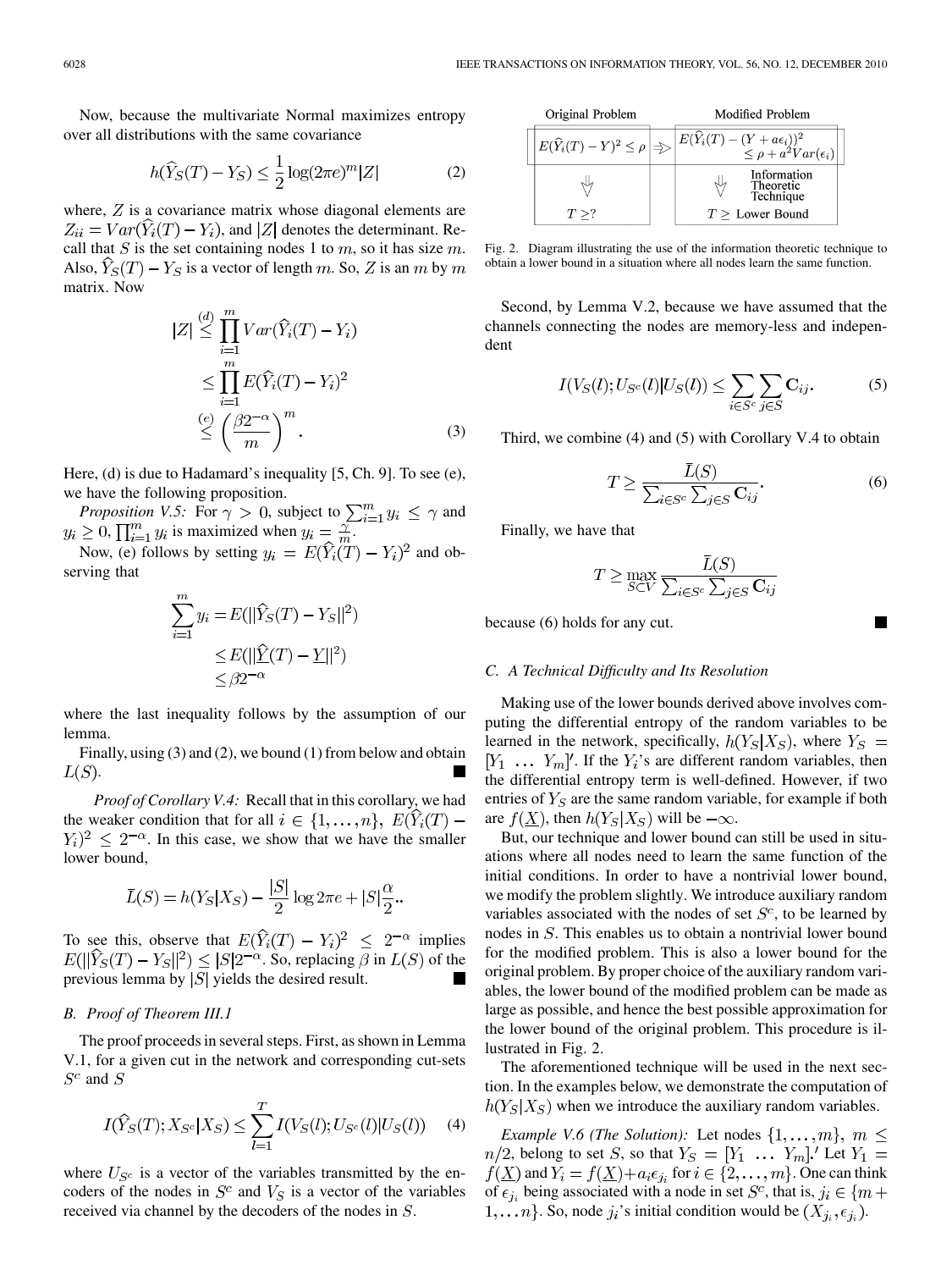Furthermore, we assume that  $f$  is separable, meaning  $f(\underline{X}) = f_S(X_S) + f_{S^c}(X_{S^c})$ . Finally, we assume that the  $X_i$ 's and  $\epsilon_i$ 's are mutually independent. Then

$$
h(Y_S|X_S)
$$
  
=  $h(f_{S^c}(X_{S^c}), f_{S^c}(X_{S^c}) + a_2\epsilon_{j_2},$   
...,  $f_{S^c}(X_{S^c}) + a_m\epsilon_{j_m}|X_S)$   

$$
\stackrel{(a)}{=} h(f_{S^c}(X_{S^c}), f_{S^c}(X_{S^c}) + a_2\epsilon_{j_2},
$$
  
...,  $f_{S^c}(X_{S^c}) + a_m\epsilon_{j_m})$   

$$
\stackrel{(b)}{=} h(f_{S^c}(X_{S^c})) + \sum_{i=2}^m h(a_i\epsilon_{j_i})
$$
  

$$
\stackrel{(c)}{=} h(f_{S^c}(X_{S^c})) + \sum_{i=2}^m h(\epsilon_{j_i}) + \log \prod_{i=2}^m |a_i|
$$

where

- a) follows because we have assumed that the  $X_i$ 's and  $\epsilon_i$ 's are mutually independent;
- b) follows by the chain rule for differential entropy, and again using the fact that the  $X_i$ 's and  $\epsilon_i$ 's are mutually independent;
- c) follows using the fact that  $h(a_i \epsilon_{i_i}) = h(\epsilon_{i_i}) + \log |a_i|$ , as shown in shown in [5, Ch. 9].

In the next example, we assume that the function  $f$  is a linear function and that the auxiliary random variables are independent Gaussian random variables. For this scenario, we then obtain the expression for the lower bound of Corollary V.4.

*Example V.7 (Using the Solution for a Linear Function):* In addition to the assumptions in Example V.6, let  $f(\underline{X}) = \sum_{j=1}^{n} \beta_j X_j$ . We assume that  $\epsilon_{j_2}, \dots, \epsilon_{j_m}$  are independent and identically distributed Gaussian random variables, with mean zero and variance  $\eta$ . Then, the differential entropy of  $\epsilon_{j_i}$  is  $h(\epsilon_{j_i}) = \frac{1}{2} \log 2\pi e \eta$ .

So, substituting in the expression from Example V.6, we have that

$$
h(Y_S|X_S) = h\left(\sum_{j \in S^c} \beta_j X_j\right) + \frac{m-1}{2} \log 2\pi e \eta + \log \prod_{i=2}^m |a_i|.
$$
 (7)

To evaluate  $h\left(\sum_{j\in S^c}\beta_jX_j\right)$ , we use the Entropy Power Inequality, namely, for independent  $X_i$ 's

$$
2^{2h\left(\sum_{j\in S^c}\beta_jX_j\right)} \ge \sum_{j\in S^c} 2^{2h(\beta_jX_j)}
$$

which implies that

$$
h\left(\sum_{j\in S^c} \beta_j X_j\right) \ge \frac{1}{2} \log \left(\sum_{j\in S^c} 2^{2h(\beta_j X_j)}\right).
$$

Now, if we assume that each  $X_i$  is uniformly distributed in the interval between 1 and  $B + 1$ ,  $X_i \sim U[1, B + 1]$ , then

$$
h(\beta_j X_j) = \log |\beta_j| B.
$$

So

$$
h\left(\sum_{j\in S^c} \beta_j X_j\right) \ge \frac{1}{2} \log \left(B^2 \sum_{j\in S^c} \beta_j^2\right)
$$
  
=  $\log B + \frac{1}{2} \log \sum_{j\in S^c} \beta_j^2$ . (8)

Finally, we evaluate the lower bound of Corollary V.4 for this scenario. Recall that we had

$$
\bar{L}(S) = h(Y_S|X_S) - \frac{|S|}{2} \log 2\pi e + |S| \frac{\alpha}{2}
$$

and  $|S| = m$ . Using (7) together with the inequality of (8), we have that

$$
\bar{L}(S) \ge \log \frac{B\left(\sum_{j \in S^c} \beta_j^2\right)^{\frac{1}{2}} \prod_{i=2}^m |a_i|}{\sqrt{2\pi e\eta}} + \frac{m}{2} \left(\alpha + \log \eta\right). \tag{9}
$$

In summary, our use of basic information theoretic definitions and inequalities has led to a lower bound that we have applied to a formulation for distributed function computation. The lower bound on information consists of a term that arises due to the mean-square error criterion and a term due to the function that is to be estimated. Using techniques of network information theory, we have shown how the bound on information can be used to obtain a lower bound on computation time time.

# VI. A TIGHT BOUND: COMPUTATION OF THE SUM VIA ERASURE CHANNELS

In this section, we use the techniques of the previous section to find a lower bound on computation time when nodes compute a sum. We present a distributed algorithm for computation of the sum over block erasure channels and provide an upper bound for the run-time of the algorithm. Both bounds depend inversely on conductance, which captures the limitations due to the network topology. Therefore, we conclude that our lower bound is tight in capturing the effect of the network topology via the conductance.

#### *A. Information-Theoretic Lower Bound for Summation*

In this section, we provide the proof of Theorem III.5. We will use the techniques that we have developed in Section V. In particular, we will use the results of Examples V.6 and V.7, namely (9).

*Proof of Theorem III.5:* Recall that  $Y = \sum_{j=1}^{n} \beta_j X_j$ . Suppose that we have any realization of the initial conditions,  $A = \{X_1 = x_1, \ldots, X_n = x_n\}.$  We are given an algorithm that guarantees, for every such realization, that at time  $T$  each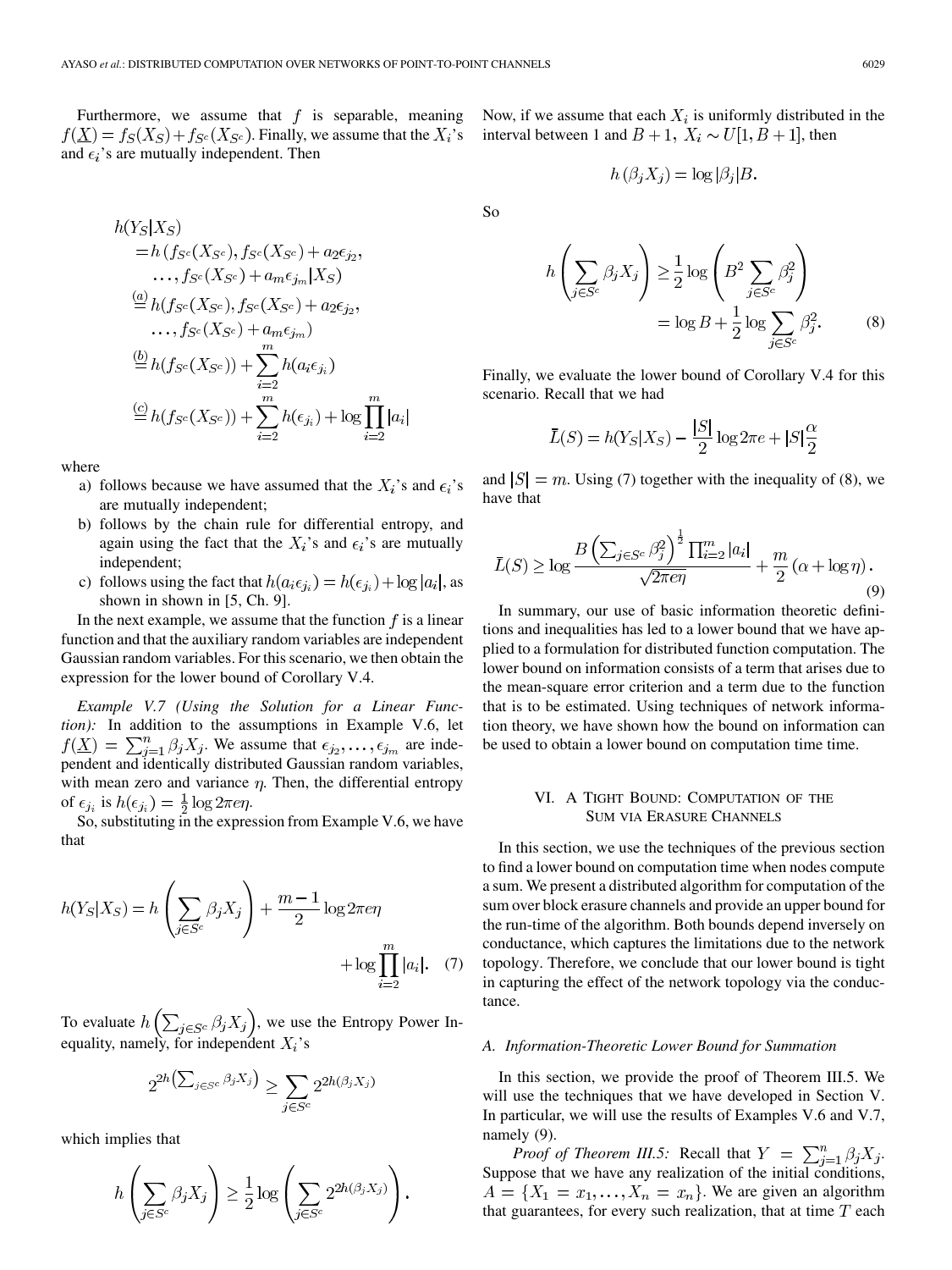node, *i*, has an estimate,  $\hat{Y}_i(T)$ , of  $Y: \sum_{i=1}^n \beta_i x_i$ . Furthermore, for this algorithm, the estimate  $\widehat{Y}_i(T)$  is within an  $\varepsilon$ -interval of the true value of  $Y$ , with desired probability. That is

$$
\mathbf{P}\left(|\widehat{Y}_i(T) - Y| \le \varepsilon Y \middle| A\right) \ge 1 - \delta. \tag{10}
$$

The proof proceeds in several steps. The proofs for steps 1 and 2 follow this proof.

1) Any algorithm that satisfies the probability condition of (10) must satisfy, for small enough  $\delta$ , a mean-square error criterion:

$$
E(\widehat{Y}_i(T) - Y)^2 \le \varepsilon^2 E(Y^2) + \kappa \delta.
$$

2) Let  $Y_1 = Y$  and  $Y_i = Y + a\epsilon_{j_i}$  for  $i \in \{2,\ldots,m\}$ , where  $\epsilon_{j_2}, \ldots, \epsilon_{j_m}$  are independent and identically distributed Gaussian random variables, with mean zero and variance  $\eta$ . Let the  $\epsilon_{j_i}$ 's be independent of the initial conditions,  $X_i$ . Then,

$$
E(\widehat{Y}_i(T) - Y_i)^2 \le \varepsilon^2 E(Y^2) + a^2 \eta + \kappa \delta.
$$

3) Next, let  $S^*$  and  $(S^*)^c$  be the sets for which

$$
\frac{\sum_{i \notin S, j \in S} \mathbf{C}_{ij}}{|S|}
$$

is minimized, and assume  $S^*$  is the set with smaller size,  $|S^*| \leq \frac{n}{2}$ . For purposes of this proof, we enumerate the nodes in set  $S^*$  from 1 to m. Then, let  $Y_{S^*} = [Y_1 \dots Y_m]'$ , where the  $Y_i$ 's are those of Step 2.

4) Now, we can apply our information theoretic inequalities to this set-up. We think of  $\epsilon_{j_i}$  being associated with a node in set  $(S^*)^c$ , that is,  $j_i \in \{m+1, \ldots n\}$ . So, node  $j_i$ 's initial condition would be  $(X_{j_i}, \epsilon_{j_i})$ . Denote  $[\epsilon_{j_1} \dots \epsilon_{j_m}]$ by  $\epsilon$ . Using the derivations of Section V, we have that

$$
T \sum_{i \in (S^*)^c} \sum_{j \in S^*} \mathbf{C}_{ij} \ge I(\hat{Y}_{S^*}(T); X_{(S^*)^c} | X_{S^*})
$$
  
\n
$$
\stackrel{(a)}{=} I(\hat{Y}_{S^*}(T); X_{(S^*)^c}, \epsilon | X_{S^*})
$$
  
\n
$$
\ge I(\hat{Y}_{S^*}(T); Y_{S^*} | X_{S^*})
$$
  
\n
$$
\ge \bar{L}(S^*),
$$

where, (a) follows because  $\hat{Y}_{S^*}(T)$  is the vector of estimates produced by the algorithm, and depends on the initial conditions,  $X_i$ 's, while the  $\epsilon_{j_i}$ 's are independent of  $X_i$ 's. Recall that

$$
\bar{L}(S^*) = h(Y_{S^*}|X_{S^*}) - \frac{|S^*|}{2}\log 2\pi e + |S^*|\frac{\alpha}{2}.
$$

Note that from Step 2, we have that  $2^{-\alpha} = \varepsilon^2 E(Y^2) +$  $a^2\eta + \kappa \delta$ . So, we have  $\alpha = -\log(\varepsilon^2 E(Y^2) + a^2\eta + \kappa \delta)$ . 5) Next, we compute  $h(Y_{S^*}|X_{S^*})$  given the assumptions of our formulation. Recall that we have performed these computations in Example V.7. We obtained the following:

$$
\overline{L}(S^*) \ge \log \frac{B\left(\sum_{j \in S^c} \beta_j^2\right)^{\frac{1}{2}} |a|^{m-1}}{\sqrt{2\pi e\eta}} + \frac{|S^*|}{2} \left(\log \frac{\eta}{\varepsilon^2 E(Y^2) + a^2 \eta + \kappa \delta}\right),
$$

where we have substituted in  $\alpha = -\log(\varepsilon^2 E(Y^2) + a^2 \eta +$  $\kappa\delta$ ).

6) Finally, we make the appropriate choice of our parameters,  $a$  and  $\eta$ . Assume, without loss of generality, that

$$
\left(\frac{\sum_{j\in S^c} \beta_j^2}{2\pi e}\right)^{\frac{1}{2}} \ge 1
$$

otherwise, we can just scale our choices for  $a$  and  $\eta$ . Let  $a = \left(\frac{\eta^{\frac{1}{2}}}{n}\right)^{\frac{1}{m-1}}$  then

$$
\overline{L}(S^*) \ge \frac{|S^*|}{2} \left( \log \frac{1}{\frac{\varepsilon^2 E(Y^2)}{\eta} + a^2 + \frac{\kappa}{\eta} \delta} \right).
$$

Next, let  $\eta = B$ . Then, because  $m - 1 < \frac{n}{2}$ ,

$$
a^2 < \left(\frac{1}{B}\right)^{\frac{2}{n}}.
$$

Observe that  $E(Y^2) \leq MB^2$ , where M is some integer. So,

$$
\frac{\varepsilon^2 E(Y^2)}{\eta} + a^2 \le \varepsilon^2 MB + \left(\frac{1}{B}\right)^{\frac{2}{n}}
$$

Combining with Step 4, we have that

$$
T\sum_{i\in (S^*)^c} \sum_{j\in S^*} \mathbf{C}_{ij} \ge \frac{|S^*|}{2} \log \frac{1}{\varepsilon^2 MB + \left(\frac{1}{B}\right)^{\frac{2}{n}} + \frac{\kappa}{B}\delta}.
$$

Rearranging, we have that

$$
T \ge \frac{1}{2} \frac{1}{\sum_{i \in (S^*)^c} \sum_{j \in S^*} \mathbf{C}_{ij}} \log \frac{1}{\varepsilon^2 MB + \left(\frac{1}{B}\right)^{\frac{2}{n}} + \frac{\kappa}{B}\delta}
$$

Here, we must have  $\varepsilon^2 M \in \left[0, \frac{1}{B} \left(1 - \left(\frac{1}{B}\right)^{\overline{n}} - \kappa \delta\right)\right],$  in order for the lower bound to be positive. Finally, because we had chose our  $S^*$  such that is minimized, we have that  $\widetilde{\Phi}(G) = \frac{\sum_{i \in (S^*)^c} \sum_{j \in S^*} \mathbf{C}_{ij}}{|S^*|}.$ 

П

*Remark:* We show in the next section that our lower bound is tight in its reciprocal dependence on the conductance term.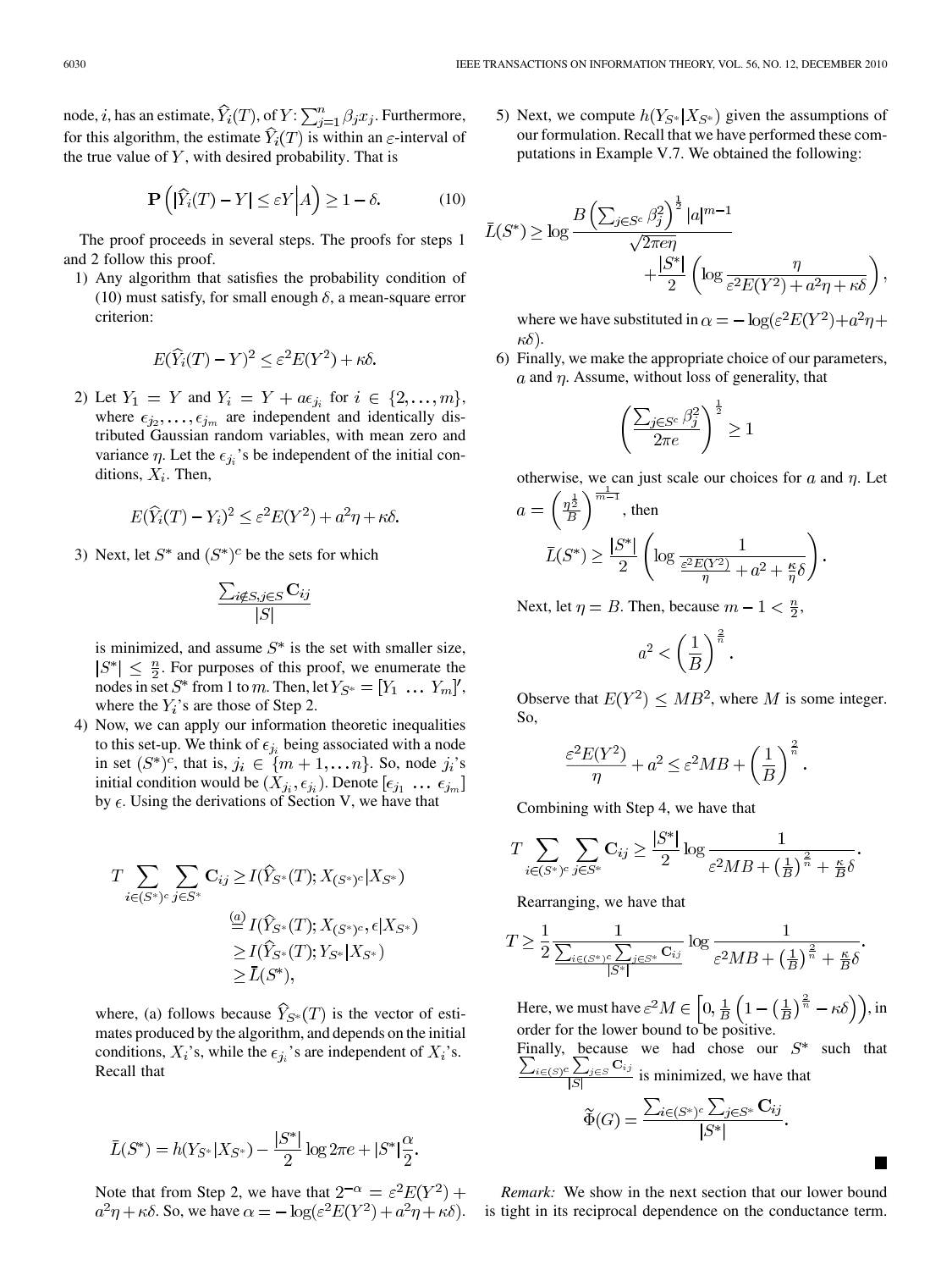So, for fixed  $n$ , we have a scaling law that is tight in the case of severe communication constraints, such as very small channel capacities due to low transmission power.

In the case of increasing number of nodes, however,  $B$  must increase exponentially with  $n$  for our lower bound to remain valid. The requirement is a by-product of using a formulation based on random variables together with Information Theoretic variables. This requirement ensures that as  $n$  increases, our bound properly captures the number of bits that are transferred.

When we consider sums of independent identically distributed random variables, Central Limit Theorem type arguments imply that as the number of the random variables increases, there is some randomness lost, because we know that the distribution of the sum must converge to the Normal distribution. However, in a setting where the initial conditions are fixed values, as in the case of the algorithm we describe below, the addition of a node clearly will not reduce the information that needs to be communicated in the network. To counterbalance the probabilistic effects, we need to have  $B$ increase as the number of nodes increases.

Next, we complete the proof of Theorem III.5 by proving the statements of Step 1 and Step 2.

*Proof of Step 1:* We show that for small enough  $\delta$ ,  $\mathbf{P}\left(|\hat{Y}_i(T) - Y| \le \varepsilon Y \middle| A\right) \ge 1 - \delta$  implies  $E(\hat{Y}_i(T) (Y)^2 < \varepsilon^2 E(Y^2) + \kappa \delta.$ First, observe that,

$$
\mathbf{P}\left(|\widehat{Y}_i(T) - Y| \ge \varepsilon Y\Big|A\right) \le \delta,
$$

is equivalent to

$$
\mathbf{P}\left((\widehat{Y}_i(T) - Y)^2 \ge \varepsilon^2 Y^2 \middle| A\right) \le \delta,
$$

Next, when we condition on  $A$ ,  $Y$  is a fixed number. So, we have we have that

$$
E\left((\widehat{Y}_i(T) - Y)^2 | A\right)
$$
  
=  $\int_0^\infty \mathbf{P}\left((\widehat{Y}_i(T) - Y)^2 \ge x | A\right) dx$   
=  $\int_0^{\varepsilon^2 Y^2} \mathbf{P}\left((\widehat{Y}_i(T) - Y)^2 \ge x | A\right) dx$   
+  $\int_{\varepsilon^2 Y^2}^\infty \mathbf{P}\left((\widehat{Y}_i(T) - Y)^2 \ge x | A\right) dx$   
<  $\langle \varepsilon^2 Y^2 + \delta \kappa \rangle$ 

where the last inequality follows

- for the first term, because  $\mathbf{P}((\hat{Y}_i(T) Y)^2 \geq x | A) \leq 1$ , and,
- for the second term, because  $\mathbf{P}\left((\widehat{Y}_i(T) Y)^2 \geq x | A\right) \leq$  $\delta$  for all  $x \in [\varepsilon^2 Y^2, \infty)$ . We have also assumed that for every A,  $(\hat{Y}_i(T) - Y)^2$  is bounded from above. Finally, we have that

$$
E(\widehat{Y}_i(T) - Y)^2 = E\left(E\left((\widehat{Y}_i(T) - Y)^2 | A\right)\right),\,
$$

where the outermost expectation is with respect to the joint distribution of the initial conditions.

*Proof of Step 2:* We show that if  $E(\hat{Y}_i(T) - Y)^2 \leq$  $\varepsilon^2 E(Y^2) + \kappa \delta$ , then  $E(\hat{Y}_i(T) - Y_i)^2 \leq \varepsilon^2 E(Y^2) + a^2 \eta + \kappa \delta$ , where  $Y_i = Y + a\epsilon_{j_i}$ , and  $\epsilon_{j_i}$  has mean zero and variance  $\eta$ and is independent of all the  $X_i$ 's.

$$
E(\hat{Y}_i(T) - Y_i)^2
$$
  
=  $E(\hat{Y}_i(T) - Y - a\epsilon_{j_i})^2$   
=  $E(\hat{Y}_i(T) - Y)^2 + E(a\epsilon_{j_i})^2 - 2E(\hat{Y}_i(T) - Y)(a\epsilon_{j_i})$   
 $\stackrel{(a)}{=} E(\hat{Y}_i(T) - Y)^2 + E(a\epsilon_{j_i})^2 - 2E(\hat{Y}_i(T) - Y)E(a\epsilon_{j_i})$   
 $\stackrel{(b)}{=} E(\hat{Y}_i(T) - Y)^2 + E(a\epsilon_{j_i})^2$ 

where

- (a) follows because  $\hat{Y}_i(T)$  is the estimate produced by the algorithm, and depends on the initial conditions,  $X_i$ 's, while  $\epsilon_{i}$  is independent of  $X_i$ 's, and,
- (b) follows because  $\epsilon_{j_i}$  has mean zero.

# *B. An Algorithm for Summation via Block Erasure Channels*

Next, we describe the algorithm that achieves the lower bound. That is, we exhibit the reciprocal dependence of the algorithm's computation time on the conductance of the graph. Because the function that is to be computed, the sum, is relatively simple, and the algorithm requires little computation overhead, the limitations that arise are due primarily to the communication constraints. In fact, the dependence on the algorithm's run-time on conductance arises due to the fact that the algorithm uses an information spreading algorithm as a subroutine. Information spreading depends reciprocally on conductance: the more severe the connectivity constraints, the smaller the conductance and the longer it takes for information to spread in the network.

The algorithm that we describe is based on an algorithm by Mosk-Aoyama and Shah [23]. In Section VI-B1 we discuss this algorithm and its applicability to our formulation. In Section VI-B2, we describe the contributions of [23] in the design of an algorithm for distributed computation of a separable function, in a network of nodes using repeated communication of real-valued messages. In Section VI-B3, we describe the algorithm when the communicated messages are quantized, and analyze how the performance of the algorithm changes relative to the performance of the unquantized algorithm of [23].

*1) Background:* The algorithm that we describe is based on an algorithm by Mosk-Aoyama and Shah [23]. In that formulation, each node has a fixed real-valued initial condition, that is bounded away from zero. Nodes compute a separable func- $\tau$  tion<sup>1</sup> of the initial values in the network. The algorithm guarantees that with some specified probability, all nodes have an estimate of the function value within a desired  $\varepsilon$ -interval of accuracy around the true value. In [23], each node may contact one of its neighbors once in each time slot. If the edge  $(i, j)$  belongs to  $E$ , node  $i$  sends its real-valued message to node  $j$  with probability  $p_{ij}$  and with probability  $p_{ii}$  sends its message to no other nodes; if  $(i, j) \notin E$ ,  $p_{ij} = 0$ .

 $<sup>1</sup>A$  linear function of the initial conditions is a separable function.</sup>

П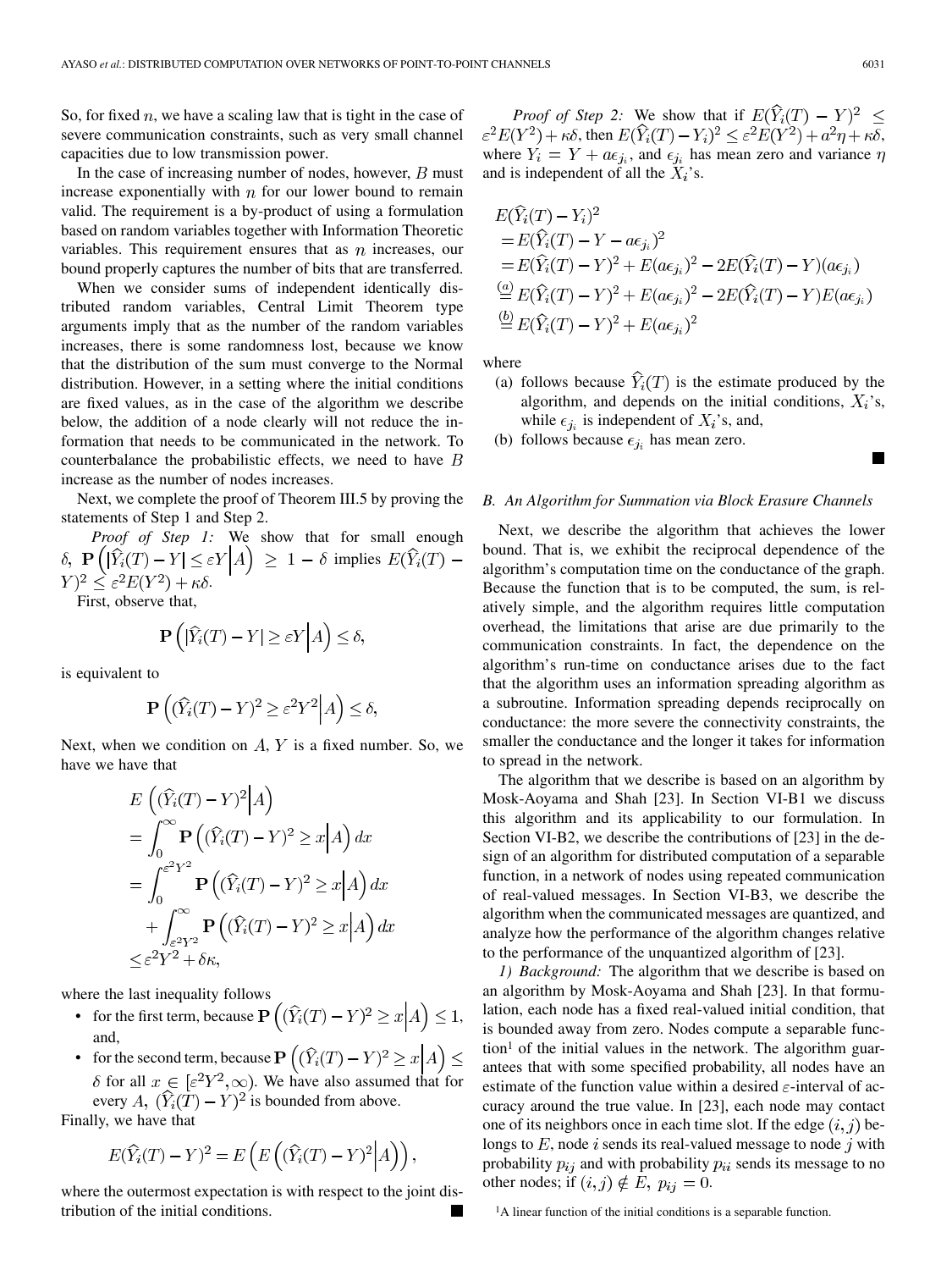The algorithm of [23] is a simple randomized algorithm that is based on each node generating an exponentially distributed random variable with mean equal to the reciprocal of the node's initial value. The nodes sample from their respective distributions and make use of an information spreading algorithm to make computations and ultimately obtain an estimate of the desired function.

The advantage of this algorithm is that it is completely distributed. Nodes need not keep track of the identity of the nodes from which received information originates. Furthermore, the algorithm is not sensitive to the order in which information is received. In terms of its performance, the algorithm's computation time is almost optimal in its dependence on the network topology, as the computation time scales inversely with conductance of the matrix representing the communication topology.

The drawback of the algorithm in [23], however, is that it requires nodes to exchange real numbers. As such, the algorithm is not practically implementable.

Below, we quantize this algorithm, so that instead of sending real-valued messages, nodes communicate an appropriate number of bits. In the process of quantization, we determine the needed number of bits; for now, we call it  $\log M$ . Now, node i can send to j a  $\log M$ -bit message each time it makes contact. Again, the contact between the nodes is random: node  $i$ contacts node j with probability  $p_{ij}$ . This is equivalent<sup>2</sup> to node i communicating to j via a  $\log M$ -bit erasure channel, where  $\log M$  bits are sent noiselessly with probability  $p_{ij}$ , and there is an erasure otherwise. In this case, capacity of the channel is  $C_{ij} = p_{ij} \log M$ , so,  $\Phi(G) = \Phi(P) \log M$ . We will show that the effect of communicating bits instead of real-valued messages is to slow down the original algorithm by  $\log n$ . however, the dependence of computation time on conductance is unchanged.

Another difference between our formulation and the one in [23], is that we assume that the initial conditions lie in a bounded interval,  $[1, B + 1]$ , whereas in [23] there is no upper bound. We need this assumption to show that our algorithm will also guarantee that with some specified probability, all nodes have an estimate of the function value within a desired  $\varepsilon$ -interval of accuracy around the true value. However, due to communicating a finite number of bits,  $\varepsilon$  cannot be arbitrarily close to zero.

Finally, we recall that in deriving the lower bound of the previous section, we had assumed a joint probability distribution on the initial conditions. However, we will describe the algorithm for fixed initial-values at the nodes. If the initial conditions were in fact distributed according to some joint probability density function, the algorithm that we describe below can be used for any realization of the initial values to guarantee, with the desired probability, the  $\varepsilon$ -accuracy criterion. So, the algorithm satisfies the "if" condition in the statement of Theorem III.5. As such, the computation time of the algorithm we describe below must be bounded from below by the expression in Theorem III.5 which includes the reciprocal of conductance.

We provide an upper bound on the run-time and show that, indeed, it does scale inversely with conductance. Thus, the contribution of this work includes the non-trivial quantized implementation of the algorithm of [23] and its analysis. As a consequence, we obtain the fastest, in terms of dependence on network topology, quantized distributed algorithm for separable function computation.

*2) Unquantized Function Computation:* In [23], a randomized algorithm is proposed for distributed computation of a separable function of the data in the network, so that with some specified probability, all nodes have an estimate of the function value within the desired interval of accuracy. The computation algorithm assumes that the nodes exchange real-valued messages whenever a communication takes place. The algorithm depends on:

- the properties of exponentially distributed random variables;
- an information spreading algorithm used as a subroutine for the nodes to communicate their messages and determine the minimum of the messages.

*a) The Algorithm:* The following property of exponential random variables plays a central role in the design of this algorithm. Let  $W^1, \ldots, W^n$  be independent exponentially distributed random variables, where  $W^i$  has mean  $1/\theta_i$ . Then, the minimum,  $W^* = \min_{i=1,\dots,n} W^i$ , will also be exponentially distributed, and its mean is  $1/\sum_{i=1}^n \theta_i$ .

Suppose that node i has an initial value  $\theta_i$ . Each node needs to compute  $\sum_{i=1}^{n} \theta_i$ . Node *i* generates an exponential distribution with mean  $1/\theta_i$ . It then draws a sample,  $W^i = w^i$ , from that distribution. All nodes do this. They exchange their samples so that each node knows every sample. Then, each node may compute the minimum of the samples,  $w^* = \min_{i=1,\dots,n} w^i \cdot w^*$ is a realization of  $W^*$ , which is exponentially distributed, with mean  $1/\sum_{i=1}^n \theta_i$ .

For the algorithm proposed in [23], the nodes perform the above procedure on  $r$  samples from each node rather than one. That is, node  $i$  draws independently  $r$  samples from its exponential distribution,  $W_1^i, \ldots, W_r^i$ . The nodes exchange information using the information spreading algorithm described below. Ultimately, each node acquires  $W_1^*, \ldots, W_r^*$ , where  $W_l^*$  is the sample-wise minimum,  $W_I^* = \min_{i=1,...,n} W_I^i$ . Then, for its estimate of  $\sum_{i=1}^{n} \theta_i$ , each of the nodes computes

$$
\frac{r}{\sum_{l=1}^r W_l^*}.
$$

Recall that as r increases,  $\frac{1}{r}\sum_{l=1}^{r} W_l^*$  approaches the mean of , namely  $1/\sum_{i=1}^n \theta_i$ . It is shown that, for large enough r, the nodes' estimates of  $\sum_{i=1}^{n} \theta_i$  will satisfy the desired accuracy criterion with the desired probability.

*b) Computation of Minima Using Information Spreading:* The computation of the minimum using the information spreading algorithm occurs as follows. Suppose that each node *i* has an initial vector  $W^i = (W^i_1, \dots, W^i_r)$  and needs to obtain  $\bar{W} = (\bar{W}_1, \ldots, \bar{W}_r)$ , where  $\bar{W}_l = \min_{i=1,\ldots,n} W_l^i$ . To compute  $\bar{W}$ , each node maintains an r-dimensional vector,  $\hat{\psi}^i = (\hat{\psi}_1^i, \dots, \hat{\psi}_r^i)$ , which is initially  $\hat{\psi}^i(0) = W^i$ , and evolves such that  $\hat{w}^i(k)$  contains node *i*'s estimate of  $\overline{W}$  at time  $k$ . Node  $i$  communicates this vector to its neighbors;

<sup>&</sup>lt;sup>2</sup>In [23], it is assumed that each node can contact at most one other node; but it can be contacted by more than one nodes. Under our independent erasure channel model, each node can contact more than one node. However, for our purposes, this is only beneficial as it results in faster information dissemination.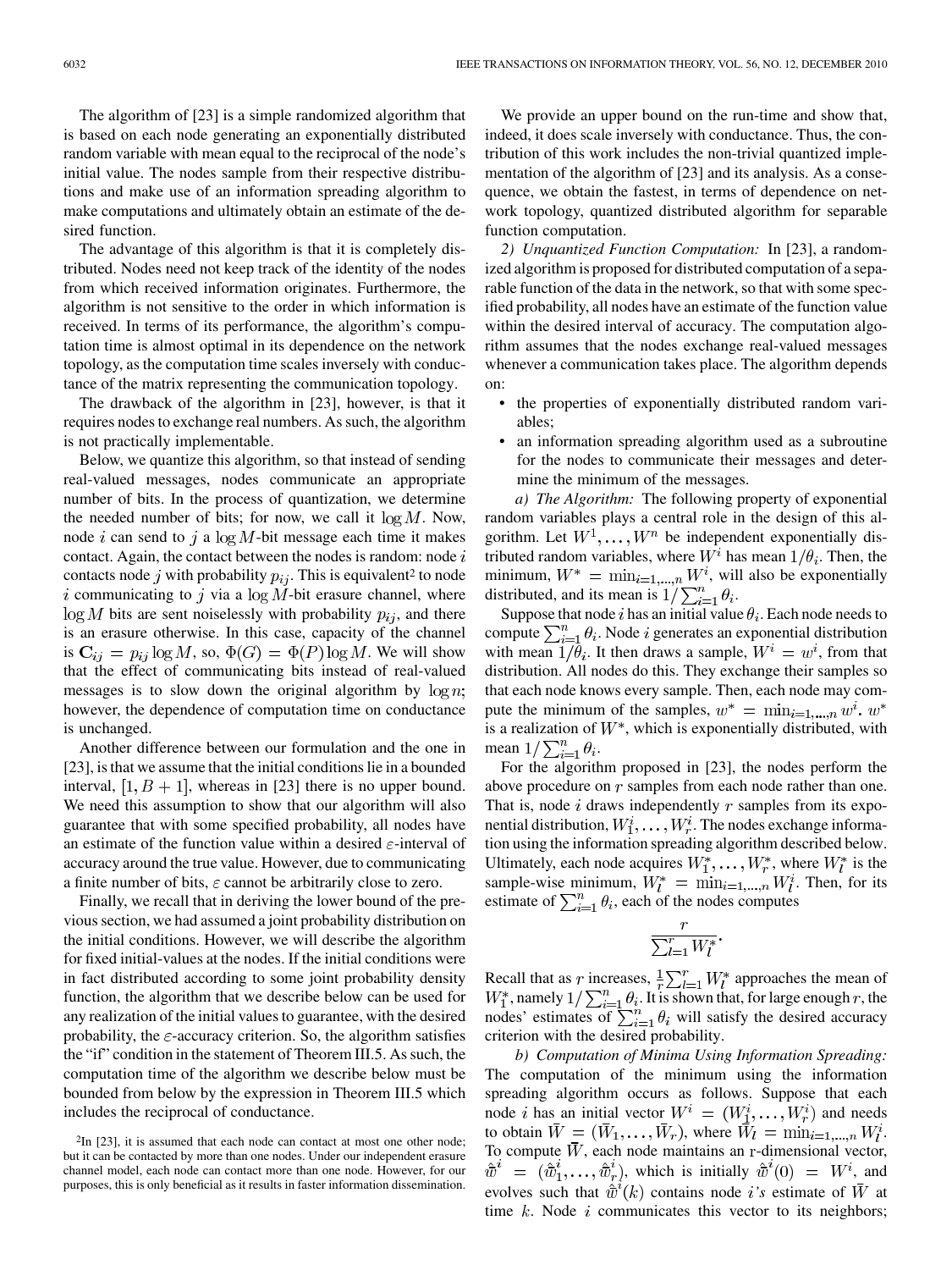and when it receives a message from a neighbor  $j$  at time  $k$ containing  $\hat{w}^j(k^-)$ , node i will update its vector by setting  $\hat{\psi}_l^i(k^+) = \min(\hat{\psi}_l^i(k^-), \hat{\psi}_l^j(k^-)),$  for  $l = 1, ..., r$ .

Denote with  $D$  the information spreading algorithm, used as a subroutine to disseminate messages and compute the minimum. The performance of this algorithm is captured by the  $\delta$ -information-spreading time,  $T^{\text{spr}}_{\mathcal{D}}(\delta)$ , at which with probability larger than  $1 - \delta$  all nodes have all messages. More formally, let  $S_i(k)$ is the set of nodes that have node  $i$ 's message at time  $k$ , and  $V$ is the set of nodes, the definition of  $T_{\mathcal{D}}^{\text{spr}}(\delta)$  is the following.

*Definition VI.1:* For a given  $\delta \in (0,1)$ , the  $\delta$ -informationspreading time, of the algorithm  $\mathcal{D}, T^{\text{spr}}_{\mathcal{D}}(\delta)$ , is

$$
T_{\mathcal{D}}^{\text{spr}}(\delta) = \inf\{k : \mathbf{P}(\cup_{i=1}^{n} \{S_i(k) \neq V\}) \le \delta\}.
$$

As argued in [23], when an information spreading algorithm  $D$  is used where one real-number is transferred between two nodes every time there is a communication, then with probability larger than  $1-\delta$ , for all  $i, \hat{w}^i(k) = \overline{W}$  when  $k = rT_{\mathcal{D}}^{\text{spr}}(\delta)$ , because the nodes propagate in the network an evolving estimate of the minimum, an  $r$ -vector, as opposed to the  $n r$ -vectors  $W^1, \ldots, W^n$ .

*c) The Performance:* The first of the two main theorems of [23] provides an upper bound on the computing time of the proposed computation algorithm and the second provides an upper bound on the information spreading time of a randomized gossip algorithm. These theorems are repeated below for convenience as our results build on those of [23].

*Theorem VI.2:* Given an information spreading algorithm  $D$ with  $\delta$ -spreading time  $T_D^{\text{spr}}(\delta)$  for  $\delta \in (0,1)$ , there exists an algorithm A for computing separable functions  $f \in \mathcal{F}$  such that for any  $\varepsilon \in (0,1)$  and  $\delta \in (0,1)$ ,

$$
T_{\mathcal{A}}^{\text{cmp}}(\varepsilon,\delta) = O\left(\varepsilon^{-2} \log e \delta^{-1} T_{\mathcal{D}}^{\text{spr}}\left(\frac{\delta}{2}\right)\right).
$$

In the next section, we state a theorem analogous to this one, but for the case where the nodes are required to communicate a finite number of bits.

Next, the upper bound on the information spreading time is derived for the communication scheme, or equivalently, the randomized gossip algorithm. We refer the reader to [23] for further details on the information spreading algorithm, including an analysis of the case of asynchronous communication. The theorem relevant to this section follows.

*Theorem VI.3:* Consider any stochastic and symmetric matrix P such that if  $(i, j) \notin E$ ,  $p_{ij} = 0$ . There exists an information spreading algorithm,  $P$ , such that for any  $\delta \in (0,1)$ ,

$$
T^{\text{spr}}_{\mathcal{P}}(\delta) = O\left(\frac{\log n + \log \delta^{-1}}{\Phi(P)}\right).
$$

*3) Quantized Function Computation:* The nodes need to each acquire an estimate of  $f(\underline{x}) = \sum_{i=1}^{n} f_i(x_i)$ . For convenience, we denote  $f_i(x_i)$  by  $\theta_i$ . Recall that we have assumed that node i can compute  $\theta_i$  without any communication. Further, we've assumed that there exists a  $B$  for which: for all  $i$ ,  $\theta_i \in [1, B + 1].$ 

Let  $y = f(\underline{x}) = \sum_{i=1}^n \theta_i$  be the quantity to be estimated by the nodes. We denote the estimate of y at node i by  $Y_i^Q$ . The  $Q$  is added to emphasize that this estimate was obtained using an algorithm for nodes that can only communicate quantized values using messages consisting a finite number of bits. The randomness in  $\hat{Y}_i^Q$  is due to the fact that the links between the nodes may fail probabilistically, as captured by  $P$ .

Recall that the goal is to design an algorithm such that, for large enough  $k$ ,

$$
\mathbf{P}\left\{\cap_{i=1}^n\{|\widehat{Y}_i^Q(k)-y|\leq \varepsilon y\}\right\}\geq 1-\delta
$$

while communicating only a finite number of bits between the nodes. Again, we take advantage of the properties of exponentially distributed random variables, and an information spreading algorithm used as a subroutine for the nodes to determine the minimum of their values.

*a) Computation of Minima Using Information Spreading:* We use the same scheme that was described in Section VI-B2 for computation of minima using information spreading. Now, node *i* quantizes a value  $\hat{w}_l^i$  that it needs to communicate to its neighbor, j, where node i maps the value  $\hat{w}_l^i$  to a finite set  $\{1, \ldots M\}$  according to some quantization scheme. Then,  $\log M$  bits have to be communicated between the nodes before j can decode the message and update its  $\hat{w}_{i}^{j}$ . But, when each communication between nodes is  $\log M$ -bits, the time until all nodes' estimates are equal to  $\bar{W}$  with probability larger than  $1 - \delta$  will still be  $k = rT_{\mathcal{D}}^{\text{spr}}(\delta)$ . However, there will be quantization error. Our choice of  $M$  will determine this error.

*b) Summary of Algorithm & Main Theorem:* The proposed algorithm,  $\mathcal{A}^{\mathcal{Q}}$  is summarized below.

- 1) Independently from all other nodes, node  $i$  generates  $r$  independent samples from an exponential distribution, with parameter  $\theta_i$ . If a sample is larger than an m (which we will specify later), the node discards the sample and regenerates it.
- 2) The node quantizes each of the samples according to a scheme we describe below. The quantizer maps points in the interval  $[0, m]$  to the set  $\{1, 2, \ldots, M\}$ .
- 3) Each of the nodes performs steps 1 and 2 and communicates its messages via the information spreading algorithm,  $D$ , to the nodes with which it is connected. The nodes use the information spreading algorithm to determine the minimum of each of the r sets of messages. After  $rT_{\mathcal{D}}^{\text{spr}}(\delta)$ time has elapsed, each node has obtained the  $r$  minima with probability larger than  $1 - \delta$ .
- 4) Node *i* sets its estimate of y,  $\hat{Y}_i^Q$ , to be the reciprocal of the average of the  $r$  minima that it has computed.

Here,  $r$  is a parameter that will be designed so that is achieved. Determining how large  $r$  and  $M$  must be leads to the main theorem of this section.

*Theorem VI.4:* Given an information spreading algorithm  $D$ with  $\delta$ -spreading time  $T_D^{\text{spr}}(\delta)$  for  $\delta \in (0,1)$ , there exists an algorithm  $A^{\mathcal{Q}}$  for computing separable functions  $f \in \mathcal{F}$  via communication of quantized messages. If each quantized message is  $\log M$  bits and  $\log M = O(\log n)$ , the quantization error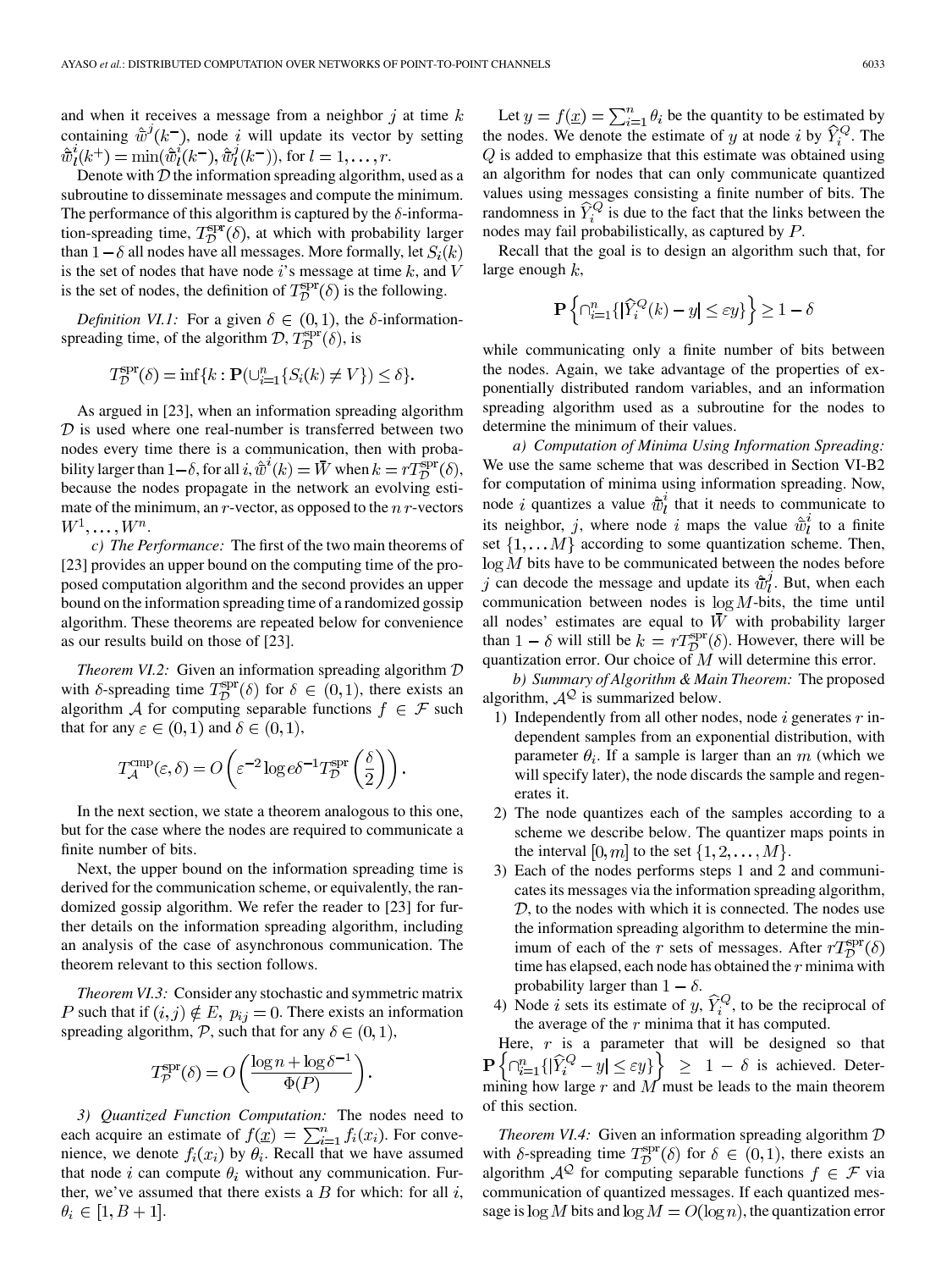will be no more than a given  $\gamma = \Theta(\frac{1}{n})$ . Furthermore, for any  $\varepsilon \in (\gamma f(\underline{x}), \gamma f(\underline{x}) + \frac{1}{2})$  and  $\delta \in (0, 1)$ 

$$
T_{\mathcal{A}^{\mathcal{Q}}}^{\text{cmp}}(\varepsilon,\delta) = O\left(\varepsilon^{-2} \log e \delta^{-1} T_{\mathcal{D}}^{\text{spr}}\left(\frac{\delta}{2}\right)\right)
$$

*Remark:* Here, we point out that the condition in the theorem that  $\epsilon \in (y\gamma, y\gamma + 1/2)$  reflects the fact that due to quantization,  $\hat{Y}_i^Q$  can never get arbitrarily close to y, no matter how large r is chosen.

Before proving this theorem, it is convenient to consider the algorithm described above, excluding step 2; that is, with no sample quantization. The derivation of the computation time of this modified algorithm will lead to determining the appropriate truncation parameter,  $m$ . Next, we introduce a quantization scheme and determine the number of bits to use in order to guarantee that the node estimates of  $\eta$  converge with desired probability; we find that this number of bits,  $\log M$ , is of the order of  $\log n$ . The details can be found in Appendix B.

Thus, we have shown how a distributed algorithm for computing separable functions may be quantized so that the effect of the quantization scheme will be to slow down the information spreading by  $\log n$ , while the remaining performance characteristics of the original algorithm will be virtually unchanged, especially with respect to its dependence on conductance. This result is stated in Theorem VI.4.

Combining the result of Theorem VI.4 with that of Theorem VI.3 yields Theorem III.6. Comparison with a lower bound obtained via information theoretic inequalities in Section VI-A reveals that the reciprocal dependence between computation time and graph conductance in the upper bound of Theorem III.6 matches the lower bound. Hence the upper bound is tight in capturing the effect of the graph conductance  $\Phi(G)$ .

## VII. DISCUSSION AND CONCLUSIONS

We've studied a network of nodes communicating over point-to-point memoryless independent noisy channels. Each node has an initial value. The objective of each of the nodes is to compute a given function of the initial values in the network. We have derived a lower bound to the time at which the mean-square error in the nodes' estimates is within a prescribed accuracy interval.

The lower bound is a function of the channel capacities, the accuracy specified by the mean-square error criterion, and the uncertainty in the function that is to be estimated. The bound reveals that, first, the more randomness in the function to be estimated, the larger the lower bound on the computation time. Second, the smaller the mean-square error that is tolerated, the larger the lower bound on the computation time. Hence, there is a tradeoff captured between computation accuracy and computation time. In addition, the lower bound can be used to capture the dependence of the convergence time on the structure of the underlying communication network.

We've considered a network of nodes communicating to compute a sum of the initial values in the network. Each of the nodes

is required to acquire an estimate that is, with a specified probability, within a desired interval of the true value of the sum. We've applied our information theoretic technique to derive a lower bound on the computation time for this scenario. We've shown that when  $\mathbf{C}_{ij} = \mathbf{C}_{ji}$ , the computation time is inversely related to a property of the network called "conductance." It captures the effect of both the topology and channel capacities by quantifying the bottle-neck of information flow.

Next, we have described an algorithm that can be used in this setting of nodes computing a sum via block erasure channels, and guarantees that with the specified probability, each of the nodes' estimate is within the desired interval. We've determined an upper bound on the algorithm's computation time. We've shown that it too is inversely related to conductance.

Hence, we conclude that our lower bound is tight in capturing the effect of the communication network, via conductance. Equivalently, our algorithm's run-time is optimal in its dependence on conductance. That is, we have obtained a scaling law for convergence time as a function of a network property, conductance. When the number of nodes is fixed, this scaling law becomes tighter as the communication constraints are more severe, like diminished channel capacities.

A critical assumption in our work is that the network is a point-to-point network of independent memoryless channels. In this context, there is no interference or collisions from other users. The limitations imposed by the communication network are its pattern of connectivity and the noisy channels. And in this case, the capacity of each of the channels quantifies the bit constraints.

Furthermore, when the function to be computed is simple, like a sum, limitations arise primarily due to communication constraints, not the computational abilities of the nodes. In such a scenario, and when in addition we assume initial measurements are independent and channels are block-erasure channels, our results capture the effect of topology and imperfect transmission on the performance of nodes.

Our general lower bound depends on the assumption that communication occurs over a network of point-to point independent memoryless channels. Our lower bound for summation depends on the additional assumption that the initial measurements at the nodes are independent. This assumption primarily simplifies the computation of the entropy term in the general lower bound.

Our achievability result depends on the further assumption that the channels are block-erasure channels, whose block length depends on the number of nodes. In general, the algorithm we describe for summation will work for any network of point-to-point channels. When the channels are block erasure channels, the computation time of the algorithm depends reciprocally on conductance and hence achieves the lower bound. For these channels, and for the summation task, our code is relatively simple. We believe that an area for future work is to design optimal codes for more general point-to-point channels. These codes will necessarily be more sophisticated than the one we have here. Some insights to the issues that arise in coding for computation over multi-access channels are highlighted in the work of Nazer and Gastpar [24].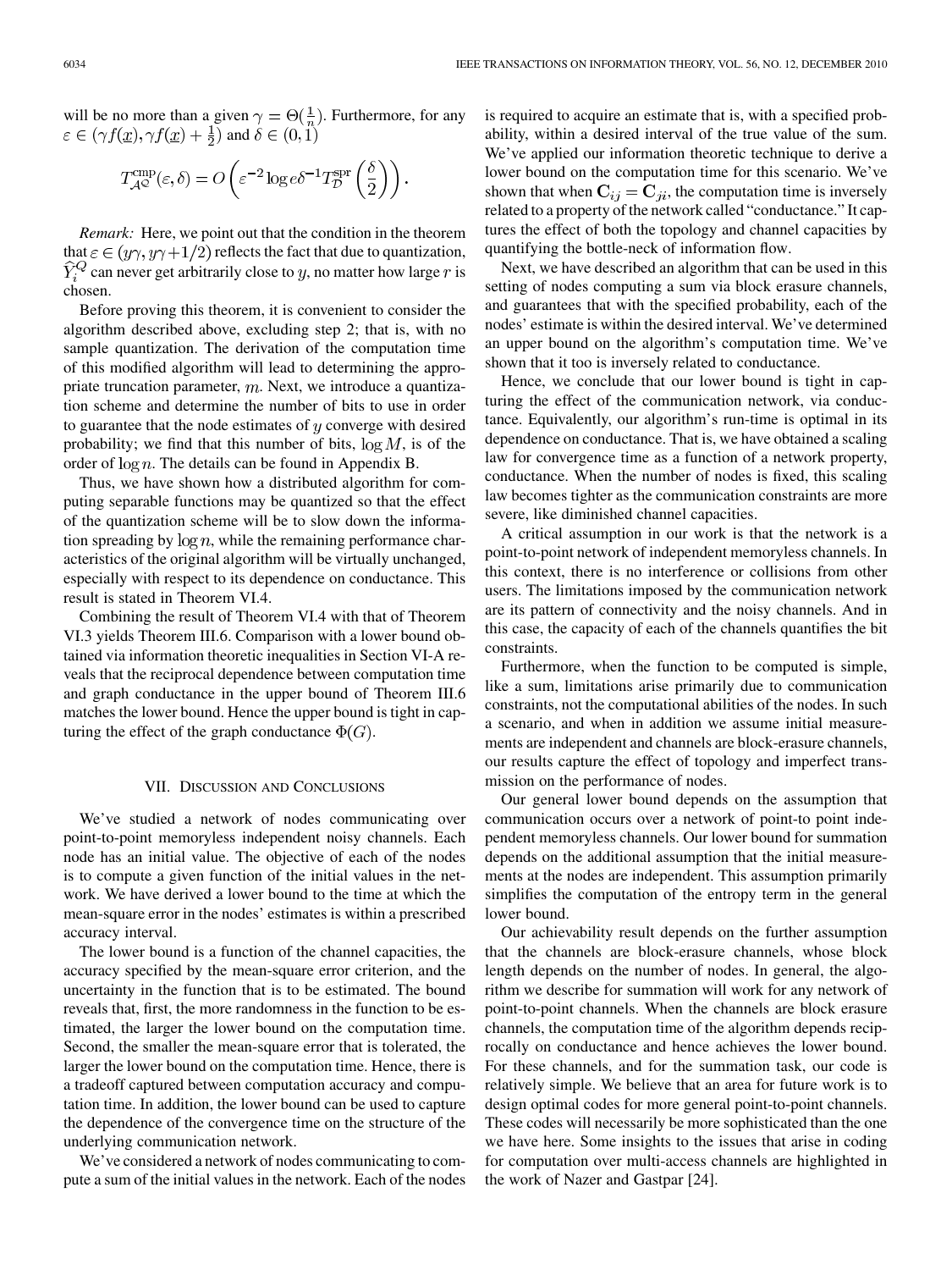# APPENDIX A PROOFS OF LEMMAS V.1 AND V.2

In this appendix, we present the proofs of Lemmas V.1 and V.2, that we used in Section V to derive the lower bound of Theorem III.1.

*1) Proof of Lemma V.1:* We prove the following inequality:

$$
I(\widehat{Y}_{S}(T); X_{S^c}|X_S) \le \sum_{l=1}^T I(V_S(l); U_{S^c}(l)|U_S(l)) \quad (A.11)
$$

where  $U_{S^c}$  is a vector of the variables transmitted by the encoders of the nodes in  $S<sup>c</sup>$  and  $V<sub>S</sub>$  is a vector of the variables received via channels by the decoders of the nodes in  $S$ .

For this proof, we use the general formulation for multi-terminal networks of [5, Sect. 14.10]. let  $U_i$  be transmitted by the node  $i$  encoder and  $V_i$  be received by the node  $i$  decoder. We denote a sequence of length  $N$  transmitted by  $i$ as  $U_i^N = (U_i(1), U_i(2), \ldots, U_i(N))$ . The indices in brackets represent channel use. As before, if nodes  $1$  to  $m$  belong to S, we have that  $V_S = (V_1, \ldots, V_m)$ . Similarly, we have that  $V_S(l) = (V_1(l), \ldots, V_m(l))$ , representing the variables received after the  $l$ -th use of the channel.

We assume that the estimate at node i,  $\hat{Y}_i(T)$ , is a function of the received messages at that node,  $V_i^T$  and its own data, . The message transmitted by  $i$  in the  $l<sup>th</sup>$  channel use,  $U<sub>i</sub>(l)$ , is also a function of the received messages at that node,  $V_i^{t-1}$  and its own data, .

As in [5], the channel is a memoryless discrete-time channel. In our case, for convenience, we assume the channel to be continuous, represented by the conditional probability distribution function  $p(v_1, \ldots, v_n | u_1, \ldots, u_n)$ . However, we note that the inequalities below hold even in the case that the channel is discrete. In this case, the random variable arguments of  $I(\cdot; \cdot | \cdot)$ would be arbitrary ensembles, and so we use the general definition for  $I(\cdot; \cdot| \cdot)$  as the "average conditional information" in [26, Ch. 3], and for the conditional entropy,  $h(X|Y)$ , we use  $h(X|Y) = I(X; X|Y)$ . All the equalities and inequalities below will continue to hold. We refer the reader to [26, Ch. 3] for technical details.

The following inequalities proceed in the same manner as Theorem 14.10.1 in [5]. For convenience, we repeat the steps here using our notation.

$$
I(Y_S(T); X_{S^c}|X_S)
$$
  
=  $I(\hat{Y}_S(T), X_S; X_{S^c}|X_S)$   

$$
\leq I(V_1^T, \dots, V_m^T, X_S; X_{S^c}|X_S)
$$
  
=  $I(V_S(1), \dots, V_S(T); X_{S^c}|X_S)$   

$$
\stackrel{\text{(b)}}{=} \sum_{l=1}^T I(V_S(l); X_{S^c}|X_S, V_S(l-1), \dots, V_S(1))
$$
  

$$
\stackrel{\text{(c)}}{=} \sum_{l=1}^T h(V_S(l)|X_S, V_S(l-1), \dots, V_S(1))
$$
  
-  $h(V_S(l)|X_{S^c}, X_S, V_S(l-1), \dots, V_S(1))$ 

$$
\stackrel{(d)}{\leq} \sum_{l=1}^{T} h(V_S(l)|X_S, V_S(l-1), \dots, V_S(1), U_S(l))
$$
\n
$$
-h(V_S(l)|X_{S^c}, X_S, V_S(l-1), \dots, V_S(1), U_S(l), U_{S^c}(l))
$$
\n
$$
\stackrel{(e)}{\leq} \sum_{l=1}^{T} h(V_S(l)|U_S(l)) - h(V_S(l)|U_S(l), U_{S^c}(l))
$$
\n
$$
\stackrel{(f)}{=} \sum_{l=1}^{T} I(V_S(l); U_{S^c}(l)|U_S(l)).
$$

Above:

- a) holds by the data processing inequality, because  $\hat{Y}_i(T)$  =  $g_i(V_i^T, X_i);$
- b) follows by the chain rule for mutual information;
- c) follows by the definition of mutual information, (or, in the discrete channel case, it follows by Kolmogorov's formula [26, Ch. 3] and by noting that the entropy term is well-defined since  $V_i$  would take values in a discrete set);
- d) follows, for the first term, because  $U_i(l) = \psi_i(V_i^{l-1}, X_i)$ , so it does not change the conditioning; and the second part follows because conditioning reduces entropy;
- e) holds, for the first term, because conditioning reduces entropy, and for the second term, because the channel output depends only on the current input symbols;
- f) from the definition of mutual information.

*2) Proof of Lemma V.2:* In this lemma, we consider a network that is represented by the graph  $G = (V, E)$ . The edges of the graph represent channels with positive capacity. If the channels connecting the nodes are memoryless and independent, we show that

$$
I(V_S(l); U_{S^c}(l) | U_S(l)) \le \sum_{i \in S^c} \sum_{j \in S} \mathbf{C}_{ij}.
$$

For simplicity of notation in the rest of the proof, we omit the braces after the random variables,  $(l)$ . For example, instead of  $V_S(l)$  we write  $V_S$ .

As we had in the previous lemma,  $U_i$  is transmitted by the node  $i$  encoder. Previously, we had not specified which nodes will receive this code letter. In our set up, however, there is a dedicated channel between every two nodes that have an edge between them. So, the transmitter at node  $i$  will send out codewords to each of the neighbors of  $i$ , that is all  $j$ , such that  $(i, j) \in E$ . We denote the encoder's code letter from i to j as  $U_{ij}$ .  $U_i$  represents all messages transmitted by the encoder of node *i*. So,  $U_i = \{U_{ij}\}\$ , for all *j*, such that  $(i, j) \in E$ .

Similarly,  $V_i$  is received by the node i decoder. It consists of all the digits received by  $i$  from its neighbors, all  $j$  such that  $(j, i) \in E$ . If there is a link from node j to i, the code letter from node  $j$  arrives at the decoder of  $i$  through a channel. We denote the digit received at i from j as  $V_{ji}$ .  $V_i$  represents all the received messages; so,  $V_i = \{V_{ji}\}\$ , for all j, such that  $(j, i) \in E$ .

In order to make our notation in the proof simpler, we introduce dummy random variables. In particular, we will use  $U_{ij}$ and  $V_{ij}$  even if  $(i, j) \notin E$ . Effectively, we are introducing a link between nodes i and j. But, in this case, we set  $C_{ij} = 0$ . So now, we let  $U_i = \{U_{i1}, \ldots, U_{in}\}\$  and  $V_i = \{V_{1i}, \ldots, V_{ni}\}.$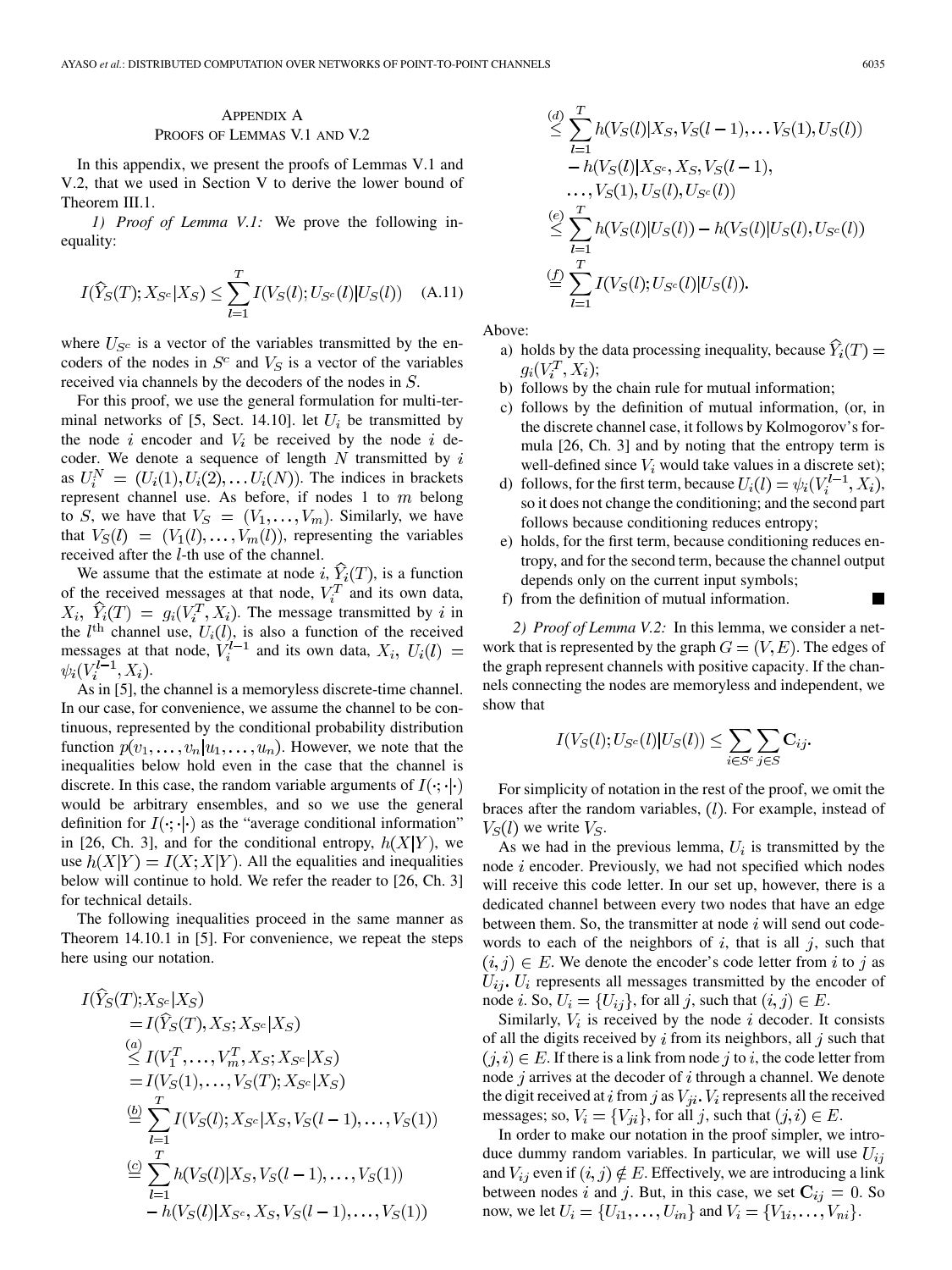The key to the proof is the memorylessness and independence of the channels. That is, the output of a channel at any instant,  $V_{ij}(l)$ , depends only on the channel input at that instant,  $U_{ij}(l)$ . Because of this, we have that

$$
I(V_S; U_{S^c} | U_S) \le \sum_{i \in S^c} \sum_{j \in S} I(V_{ij}; U_{ij}).
$$

To obtain this expression, we express the mutual information in terms of the entropy

$$
I(V_S; U_{S^c} | U_S) = h(V_S | U_S) - h(V_S | U_{S^c}, U_S).
$$

Next, we express the entropy terms using the chain rule. We assume that nodes 1 to m belong to set S and nodes  $m+1$  to n belong to  $S<sup>c</sup>$ . Then,

$$
h(V_S|U_S) = \sum_{j=1}^{m} h(V_j|V_{j-1}, \dots, V_1, U_S)
$$

and

$$
h(V_S|U_{S^c}, U_S) = \sum_{j=1}^m h(V_j|V_{j-1}, \dots, V_1, U_{S^c}, U_S)
$$

Because conditioning reduces entropy, we have that

$$
h(V_S|U_S) \le \sum_{j=1}^m h(V_j|U_S).
$$

For every channel, given its input, the channel output is independent of all other channel outputs. So

$$
h(V_S|U_{S^c}, U_S) = \sum_{j=1}^m h(V_j|U_{S^c}, U_S)
$$

Combining the two inequalities, we have

$$
I(V_S; U_{S^c} | U_S) \le \sum_{j=1}^m h(V_j | U_S) - h(V_j | U_{S^c}, U_S).
$$

Now, let  $j = 1$  and consider the expression  $h(V_1 | U_S)$  –  $h(V_1|U_{S^c},U_S)$ . Recall that we have assumed that  $V_1 =$  ${V_{11}, \ldots, V_{n1}}$ . Also, we have that  $U_i = {U_{i1}, \ldots, U_{in}}$ . So,  $U_S$  includes  $\{U_{11}, \ldots, U_{m1}\}.$ 

For the first differential entropy term we have the following sequence of inequalities:

$$
h(V_1|U_S) \stackrel{(a)}{=} \sum_{i=1}^n h(V_{i1}|V_{(i-1)1}, \dots, V_{11}, U_S)
$$
  
\n
$$
\stackrel{(b)}{=} \sum_{i=1}^m h(V_{i1}|U_{i1})
$$
  
\n
$$
+ \sum_{i=m+1}^n h(V_{i1}|V_{(i-1)1}, \dots, V_{11}, U_S)
$$
  
\n
$$
\stackrel{(c)}{\leq} \sum_{i=1}^m h(V_{i1}|U_{i1}) + \sum_{i=m+1}^n h(V_{i1})
$$

where

- a) follows by the chain rule;
- b) follows because the channels are independent; so, given  $U_{i1}$ ,  $V_{i1}$  is independent of all of the other random variables;
- c) holds because conditioning reduces entropy.

Next, observe that

$$
h(V_1|U_{S^c}, U_S) \stackrel{\text{(d)}}{=} \sum_{i=1}^n h(V_{i1}|V_{(i-1)1}, \dots, V_{11}, U_{S^c}, U_S)
$$

$$
\stackrel{\text{(e)}}{=} \sum_{i=1}^n h(V_{i1}|U_{i1})
$$

where

- d) follows by the chain rule;
- e) follows because the channels are independent; so, given  $U_{i1}$ ,  $V_{i1}$  is independent of all of the other random variables.

Finally, combining these inequalities:

$$
h(V_1|U_S) - h(V_1|U_{S^c}, U_S) \le \sum_{i=m+1}^n h(V_{i1}) - h(V_{i1}|U_{i1})
$$
  
= 
$$
\sum_{i=m+1}^n I(V_{i1}; U_{i1}).
$$

Hence, we have the desired expression

$$
I(V_S; U_{S^c} | U_S) \le \sum_{i \in S^c} \sum_{j \in S} I(V_{ij}; U_{ij}).
$$

Finally, to complete the proof, we note that

$$
I(V_{ij}; U_{ij}) \leq \mathbf{C}_{ij}.
$$

This is because, by definition

$$
C_{ij} = \max I(V_{ij}; U_{ij}),
$$

where the maximum is taken over all distributions of the channel input,  $U_{ij}$ .

# APPENDIX B PROOF OF THEOREM VI.4

*1) Determining m:* Before we state the lemma of this section, we describe the modified computation algorithm,  $\mathcal{A}_{\mathcal{M}}^{\mathcal{Q}}$ , which consists of steps 1 to 4 above excluding 2, and we introduce the necessary variables.

First, node  $i$ , independently from all other nodes, generates  $r$ samples drawn independently from an exponential distribution, with parameter  $\theta_i$ . If a sample is larger than m, the node discards the sample and regenerates it. This is equivalent to drawing the samples from an exponential distribution truncated at  $m$ .

Let  $(W_l^i)_T$  be the random variable representing the  $l^{\text{th}}$ sample at node  $i$ , where the subscript "T" emphasizes that the distribution is truncated. Then, the probability density function of  $(W_l^i)_T$  is that of an exponentially distributed random variable,  $W_l^i$  , with probability density function  $f_{W_l^i}(w) = \theta_i e^{-\theta_i w}$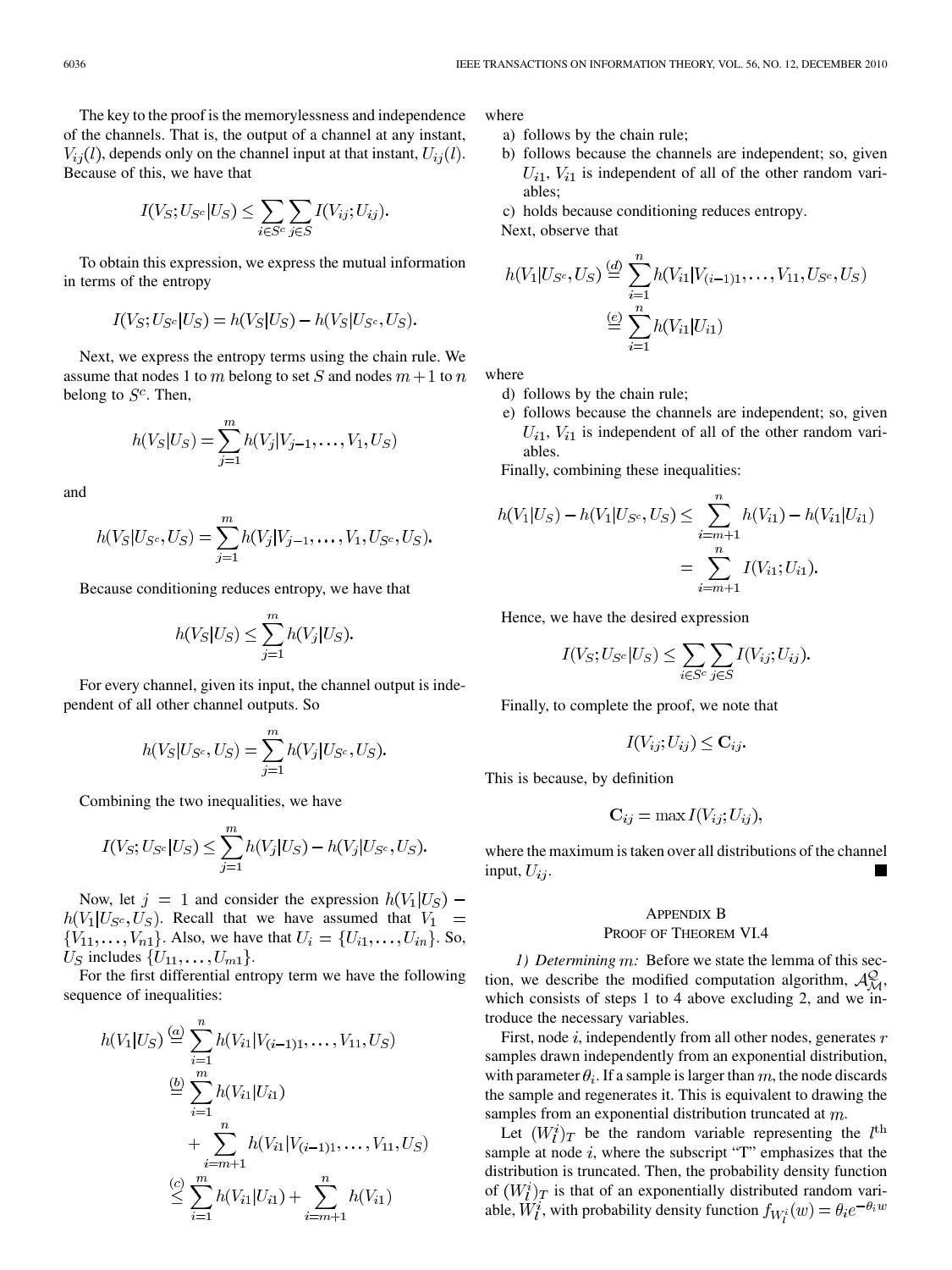$w \in [0, m]$ 

$$
f_{(W_l^i)_T}(w) = \frac{\theta_i e^{-\theta_i w}}{1 - e^{\theta_i m}}
$$

and  $f_{(W_l^i)_T}(w) = 0$  elsewhere.

Second, the nodes use a spreading algorithm,  $D$ , so that each determines the minimum over all *n* for each set of samples,  $l =$  $1, \ldots, r$ . Recall that we consider the random variables at this stage as if there was no quantization. In this case, the nodes compute an estimate of  $\overline{W}_l = \min_{i=1...n} (W_l^i)_T$ ; we denote the estimate of  $\bar{W}_l$  at node i by  $\widehat{\bar{W}}_l^i$ . Furthermore, we denote the estimates at node *i* of the minimum of each of each of the r set of samples by  $\widehat{\overline{W}}^i = (\widehat{\overline{W}}_1^i, \ldots, \widehat{\overline{W}}_r^i)$ , and the actual minima of the r set of samples by  $\overline{W} = (\overline{W}_1, \ldots, \overline{W}_r)$ .

It it is shown in [23] that by the aforementioned spreading algorithm, with probability at least  $1 - \delta/2$ , the estimates of the minima,  $W$  , will be be equal to the actual minima,  $W$ , for all nodes,  $i = 1, \ldots, n$ , in  $rT_{\mathcal{D}}^{\text{spr}}(\delta/2)$  time slots.

Last, each of the nodes computes its estimate,  $\hat{Y}_i$ , of y by summing the  $r$  minimum values it has computed, inverting the sum, and multiplying by  $r$ :

$$
\widehat{Y}_i = \frac{r}{\sum_{l=1}^r \widehat{\bar{W}_l}^i}
$$

The following lemma will be needed in the proof of Theorem VI.4.

*Lemma B.1:* Let  $\theta_1, \ldots, \theta_n$  be real numbers such that for all i,  $\theta_i \geq 1$ ,  $y = \sum_{i=1}^n \theta_i$  and  $W = (W_1, \ldots, W_r)$ . Furthermore, let  $\widehat{\overline{W}}^i = (\overline{\widehat{W}}_1^i, \dots, \widehat{\overline{W}}_r^i)$  and let  $\widehat{Y}_i$  denote node  $i$ 's estimate of y using the modified algorithm of this section,  $\mathcal{A}_{\mathcal{M}}^{\mathcal{Q}}$ .

For any  $\mu \in (0, 1/2)$ , and for  $I = ((1 - \mu)\frac{1}{n}, (1 + \mu)\frac{1}{n})$ , if  $m \geq \ln n - \ln(1 - e^{-\frac{\mu^2}{6}})$ 

$$
\mathbf{P}\left(\cup_{i=1}^n \{\widehat{Y}_i^{-1} \notin I\} | \forall i \in V, \widehat{\overline{W}}^i = \overline{W}\right) \leq e^{-r\frac{\mu^2}{6}}
$$

where,  $\widehat{Y}_i^{-1} = \frac{1}{n} \sum_{l=1}^r \widehat{\overline{W}}_l^i$ .

*Proof:* First, note that when  $\{\forall i \in V, \overline{W} = \overline{W}\}$ , we have that for all i,  $Y_i^{-1} = \frac{1}{r} \sum_{l=1}^r W_l$ . So, it is sufficient to show that

$$
\mathbf{P}\left(\frac{1}{r}\sum_{l=1}^r \bar{W}_l \notin I\right) \leq e^{-r\frac{\mu^2}{6}}
$$

Let  $W_l^* = \min_{i=1,\dots,n} W_l^i$ , the minimum of independent exponentially distributed random variables,  $W_l^i$ , with parameters  $\theta_1,\ldots,\theta_n$  respectively, then  $W_l^*$  will itself be exponentially distributed with parameter  $y = \sum_i \theta_i$ . Observe that the cumulative distribution function of  $W_l$ ,  $P(W_l \leq w)$ , is identical to that of  $W_l^*$ , conditioned on the event  $A_l = \{ \bigcap_{i=1}^n A_l^i \}$ , where

for  $w \ge 0$ , conditioned on the the event  $A_l^i = \{W_l^i \le m\}$ . For  $A_l^i = \{W_l^i \le m\}$ ,  $\mathbf{P}(W_l^* \le w|A_l)$ , (see Appendix for proof). Hence, we have that

$$
\mathbf{P}\left(\frac{1}{r}\sum_{l=1}^r \bar{W}_l \notin I\right) = \mathbf{P}\left(\frac{1}{r}\sum_{l=1}^r W_l^* \notin I | \bigcap_{l=1}^r A_l\right).
$$

Now, because  $P(A \cap B) \leq P(A)$ , it follows that:

$$
\mathbf{P}\left(\frac{1}{r}\sum_{l=1}^r W_l^* \notin I | \bigcap_{l=1}^r A_l\right) \mathbf{P}\left(\bigcap_{l=1}^r A_l\right) \leq \mathbf{P}\left(\frac{1}{r}\sum_{l=1}^r W_l^* \notin I\right).
$$

From Cramer's Theorem, see [6], and the properties of exponential distributions, we have that

$$
\mathbf{P}\left(\frac{1}{r}\sum_{l=1}^r W_l^* \notin I\right) \le e^{-r(\mu - \ln(1+\mu))}
$$

and for  $\mu \in (0, 1/2)$ ,  $e^{-r(\mu - \ln(1+\mu))} \leq e^{-r\frac{\mu^2}{3}}$ .

Next, we have that  $\mathbf{P}(\bigcap_{l=1}^{r} A_l) = \mathbf{P}(A_l)^r$ , because the  $A_1, \ldots, A_r$  are mutually independent. Furthermore,  $P(A_l) \geq$  $1 - ne^{-m}$ . To see this, note that the complement of  $A_l$  is  $A_l^c =$  $\{\cup_{i=1}^n \{W_i^i > m\}\}\$ , and  $\mathbf{P}(W_i^i > m) = e^{-\theta_i m}$ . So, by the union bound, we have

$$
\mathbf{P}\left(A_{l}^{c}\right) \leq \sum_{i=1}^{n} e^{-\theta_{i} m} \leq n e^{-m},
$$

where the last inequality follows because  $\forall i, \theta_i \geq 1$ . Finally, putting all this together, we have that

$$
\mathbf{P}\left(\frac{1}{r}\sum_{l=1}^{r}\bar{W}_{l} \notin I\right) \le (1 - ne^{-m})^{-r}e^{-r\frac{\mu^{2}}{3}}.
$$

Letting  $1 - ne^{-m} > e^{-\frac{\mu^2}{6}}$  completes the proof.

*2) Proof of Theorem VI.4:* Before we proceed with the proof of the Theorem, we describe the quantization scheme. In step 2 of the algorithm  $A^{\mathcal{Q}}$ , node *i* quantizes the sample it draws, a realization of  $(W_l^i)$  denoted by  $w_l^i$ . The quantizer Q maps points in the interval [0, m] to the set  $\{1, 2, \ldots, M\}$ . Each node also has a "codebook,"  $Q^{-1}$ , a bijection that maps  $\{1, 2, \ldots, M\}$  to  $\{w_{q_1}, w_{q_2}, \ldots, w_{q_M}\}$ , chosen such that for a given  $\gamma$ ,  $|w_i^i - Q^{-1}Q(w_i^i)| \leq \gamma$ . We will denote  $Q^{-1}Q(w_i^i)$  by  $(w_l^i)_{Q}.$ 

While we do not further specify the choice of the quantization points,  $w_{q_k}$ , we will use the fact that the quantization error criterion can be achieved by a quantizer that divides the interval  $[0, m]$  to no more than M intervals of length  $\gamma$  each. Then, the number of messages will be  $M = m/\gamma$ , and the number of bits that the nodes communicate is  $\log M$ .

*Proof:* We seek an upper bound on the  $(\varepsilon, \delta)$ -computation time of the algorithm  $A^Q$ , the time until, with probability at least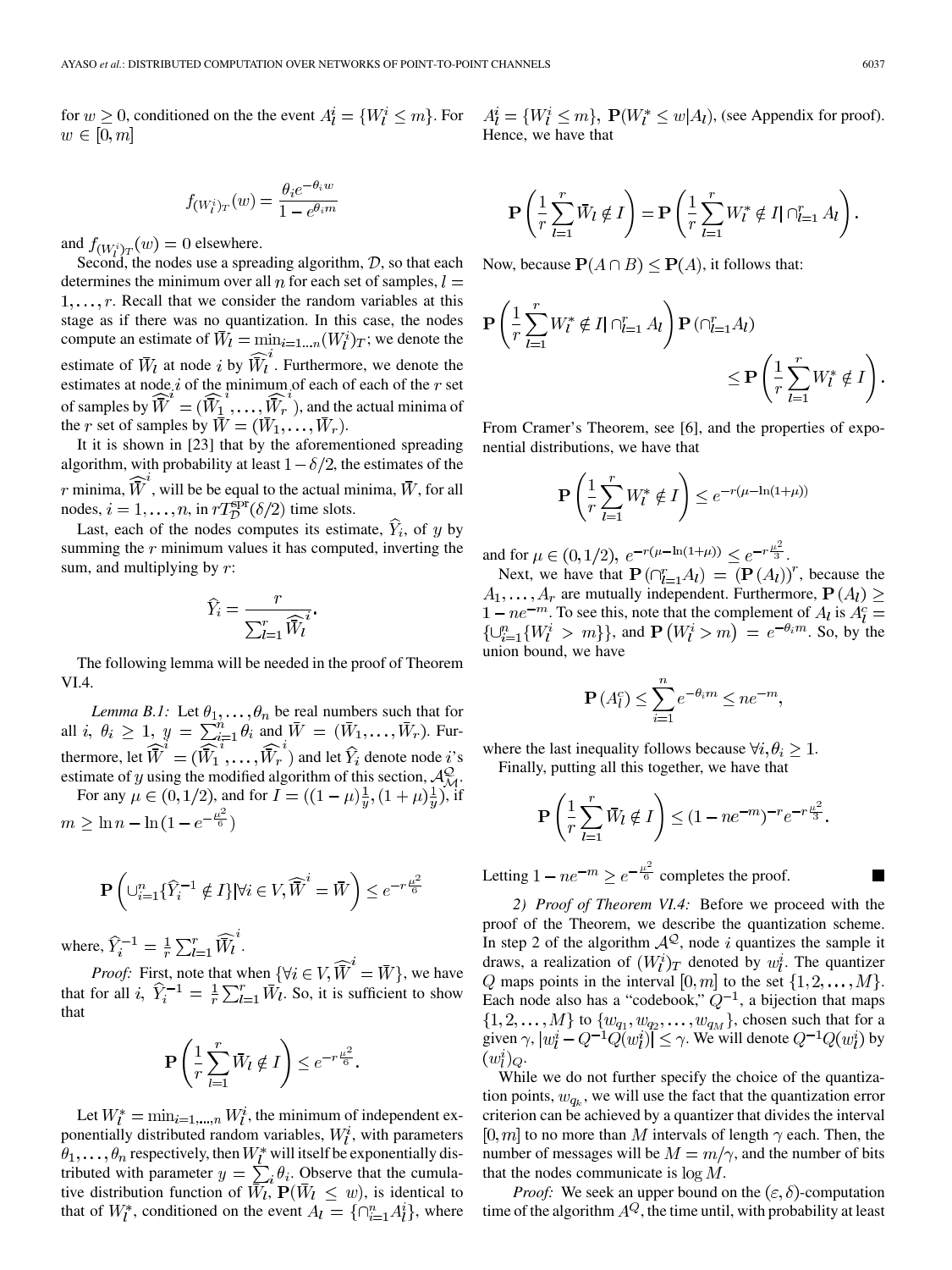$1-\delta$ , all nodes  $i=1,\ldots,n$  have estimates  $\widehat{Y}_i^Q$  that are within a factor of  $1 \pm \varepsilon$  of y. That is

$$
\mathbf{P}(\cup_{i=1}^n \{\hat{Y}_i^Q \notin [(1-\varepsilon)y, (1+\varepsilon)y]\}) \le \delta.
$$

First, suppose that we may communicate real-valued messages between the nodes. We analyze the effect of quantization on the convergence of the node estimates to the desired  $1 \pm \varepsilon$ factor of y. For this, we compare the quantized algorithm,  $\mathcal{A}^{\mathcal{Q}}$ , with the modified algorithm  $\mathcal{A}_{\mathcal{M}}^{\mathcal{Q}}$ .

Note that for the above quantization scheme, for all  $i, l$  and any realization of  $(W_l^i)_T$  denoted by  $w_l^i$ 

$$
(w_l^i)_Q \in \left[w_l^i - \gamma, w_l^i + \gamma\right]
$$

hence

$$
\min_{i=1,...,n} (w_l^i)_Q \in \left[ \min_{i=1,...,n} w_l^i - \gamma, \min_{i=1,...,n} w_l^i + \gamma \right]
$$

and

$$
\frac{1}{r} \sum_{l=1}^{r} \min_{i=1,\dots,n} (w_l^i)_Q
$$
\n
$$
\in \left[ \frac{1}{r} \sum_{l=1}^{r} \min_{i=1,\dots,n} w_l^i - \gamma, \frac{1}{r} \sum_{l=1}^{r} \min_{i=1,\dots,n} w_l^i + \gamma \right].
$$
\n(A.12)

Note that  $\frac{1}{r} \sum_{l=1}^r \min(w_l^i)_Q$  is a realization of  $(\widehat{Y}_i^Q)^{-1}$ .

Now, suppose that the information spreading algorithm,  $D$ , is used so that in  $O(rT^{\text{spr}}_{\mathcal{D}}(\delta/2))$  time

$$
\mathbf{P}\left(\cup_{i=1}^{n} \{\widehat{\overline{W}}^{i} \neq \overline{W}\}\right) \leq \frac{\delta}{2}.\tag{A.13}
$$

Consider the case where  $\{\bigcap_{i=1}^n \{\widehat{\overline{W}}^i = \overline{W}\}\}\)$ , we have from Lemma B.1 that, for any  $\mu \in (0, 1/2)$ , if  $m = \ln n - \ln(1 - e^{-\frac{\mu^2}{6}})$ 

$$
\mathbf{P}\left(\frac{1}{r}\sum_{l=1}^r \bar{W}_l \notin \left((1-\mu)\frac{1}{y}, (1+\mu)\frac{1}{y}\right)\right) \leq e^{-r\frac{\mu^2}{6}}.
$$

Combining with (A.12), we have that

$$
\mathbf{P}\left(\cup_{i=1}^n \left\{ (\widehat{Y}_i^Q)^{-1} \notin \left( (1-\mu)\frac{1}{y} - \gamma, (1+\mu)\frac{1}{y} + \gamma \right) \right\}
$$

$$
|\bigcap_{i=1}^n \{\widehat{\overline{W}}^i = \overline{W}\} \right) \le e^{-r\frac{\mu^2}{6}}.
$$

But the event

$$
\left\{ (\widehat{Y}_i^Q)^{-1} \notin \left( (1-\mu)\frac{1}{y} - \gamma, (1+\mu)\frac{1}{y} + \gamma \right) \right\}
$$

is equivalent to

$$
\left\{(\widehat{Y}_i^Q) \notin \left( (1 + (\mu + y\gamma))^{-1}y, (1 - (\mu + y\gamma))^{-1}y \right) \right\}.
$$

And, letting  $\varepsilon = \mu + y\gamma$ ,

$$
((1+\varepsilon)^{-1},(1-\varepsilon)^{-1})\subset (1-2\varepsilon,1+2\varepsilon).
$$

So

$$
\mathbf{P}\left(\cup_{i=1}^n \left\{ |\widehat{Y}_i^Q - y| > 2\epsilon y \right\} | \cap_{i=1}^n \{\widehat{\overline{W}}^i = \overline{W}\}\right) \le e^{-r\frac{\mu^2}{6}}.
$$

Letting  $r \ge 6\mu^{-2} \ln 2\delta^{-1}$ , we have that

$$
e^{-r\frac{\mu^2}{6}} \le \frac{\delta}{2}.
$$

Combining this with (A.13) in the Total Probability Theorem, we have the desired result

$$
\mathbf{P}(\cup_{i=1}^n \{\widehat{Y}_i^Q \notin [(1-2\varepsilon)y, (1+2\varepsilon)y]\}) \le \delta.
$$

Finally, recall that when the nodes communicate their real-valued messages, with high probability all nodes have estimates of the minima that they need in the computation of the estimate of y in  $O(rT_{\mathcal{D}}^{\text{spr}}(\delta/2))$  time. So, the computation time is of that order.

Now, for the quantization algorithm described in this section the nodes need to communicate  $\log M$  bit messages before the appropriate minima are computed. Because we assume that this is the case, that the nodes exchange  $\log M$  bits at a time,  $T^{\text{spr}}_{\mathcal{D}}(\delta)$ time slots are needed until the quantized messages are disseminated and the minima computed. Consequently, the computation time of the quantized algorithm will be  $O(rT_{\mathcal{D}}^{\text{spr}}(\delta/2)).$ 

But,  $M = m/\gamma$ , and by design, for a given  $\mu$  we choose  $m = \ln n - \ln(1 - e^{-\frac{\mu^2}{6}})$ ; so  $m = O(\log(n))$ . Furthermore, we choose  $\gamma$ , such that  $\gamma = \Theta(\frac{1}{n})$ . Then,

$$
\log M \le \log \log n + \log n
$$

so,  $\log M = O(\log n)$  bits are needed.

As we have previously seen, for  $\mu \in (0,1/2)$ ,  $r \geq$  $6\mu^{-2} \ln 2\delta^{-1}$ . But,  $\mu = \varepsilon - y\gamma$  and  $\gamma = \Theta(1/n)$ , so  $y\gamma = O(1)$ . We therefore have, for  $\varepsilon \in (y\gamma, y\gamma + 1/2)$ 

$$
T_{\mathcal{A}^{\mathcal{Q}}}^{\text{cmp}}(\varepsilon,\delta) = O\left(\varepsilon^{-2} (1 + \log \delta^{-1}) T_{\mathcal{D}}^{\text{spr}}(\delta/2)\right).
$$

#### ACKNOWLEDGMENT

O. Ayaso would like to thank Prof. N. C. Martins (University of Maryland, College Park) for suggesting the utility of information theoretic techniques in the context of distributed computation.

#### **REFERENCES**

- [1] R. Ahlswede, N. Cai, S.-Y. R. Li, and R. W. Yeung, "Network information flow," *IEEE Trans. Inf. Theory*, vol. 46, no. 7, pp. 1204–1216, Jul. 2000.
- [2] T. C. Aysal, M. J. Coates, and M. G. Rabbat, "Distributed average consensus with dithered quantization," *IEEE Trans. Signal Process.*, vol. 56, no. 10, pp. 4905–4918, Oct. 2008.